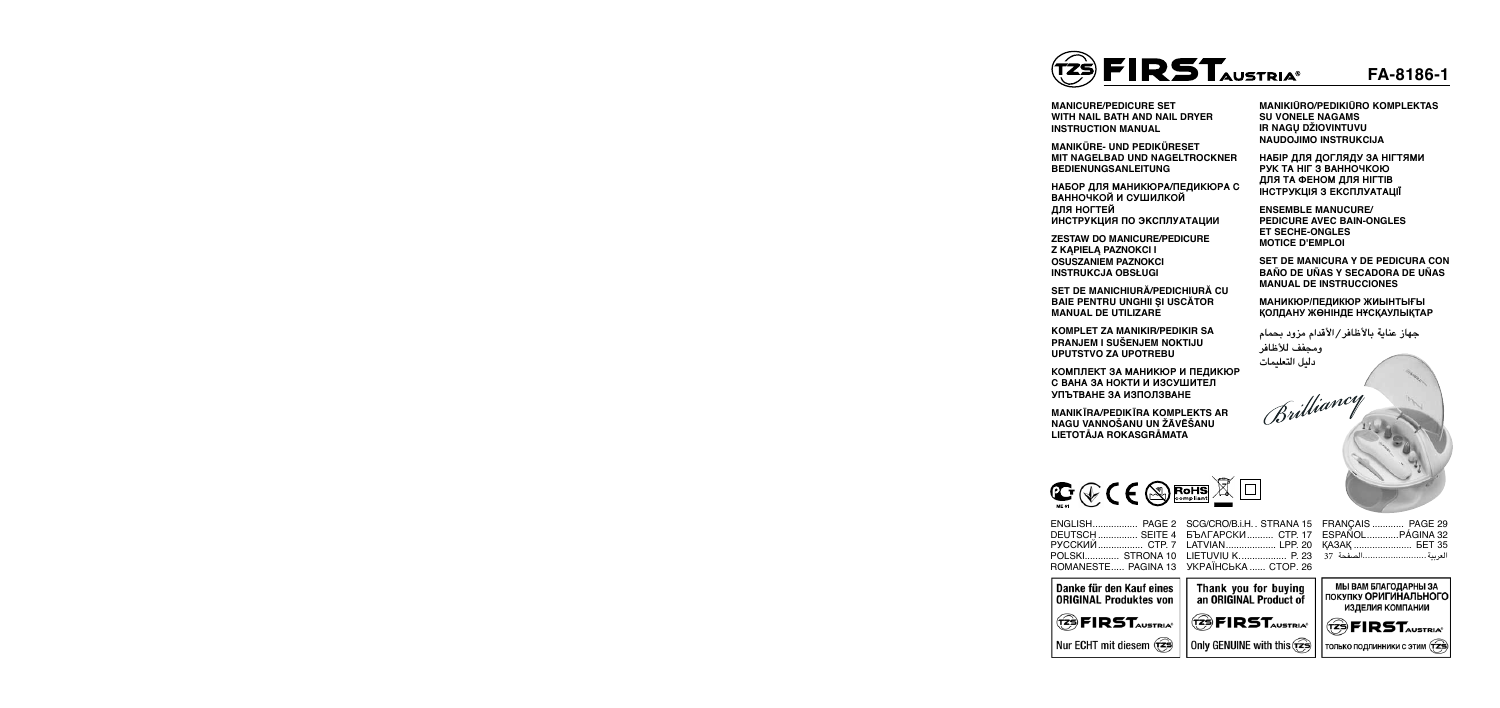#### **MANICURE/PEDICURE SET**

### **IMPORTANT SAFETY INSTRUCTIONS**

Please read carefully before using your MANICURE & PEDICURE SET

Your Manicure & Pedicure Set is designed exclusively for domestic use. To maintain the unit in good operating condition it is recommended for the appliance to be switched off for 15 minutes after each 20-minute uninterrupted treatment.

- 1. Before connecting the unit to the electrical outlet, make sure the voltage on the adapter's rating plate corresponds to the local voltage.
- 2. Keep the appliance out of children's reach. Close supervision is necessary when using the appliance out of children, invalids or disabled persons.
- 3. Do not use the unit when bathing or showering. Do not place or store the unit where it may fall or be pulled into a tub or sink. Do not submerge or drop into water or any other liquid.
- 4. Do not try to reach for the appliance if it falls into water: unplug it immediately.
- 5. Do not use it under a blanket or pillow to avoid overheating.
- 6. Never operate the appliance if it has a damaged cord or plug, if it is not working properly, if it has been dropped or damaged, or if it has fallen into water.
- 7. Do not carry the appliance by its power cord or use the cord as a handle.
- 8. Keep the appliance and cord away from hot surfaces.
- 9. If the unit malfunctions, do not attempt to repair the appliance yourself. Contact an authorized service center for repair.
- 10. Only use this appliance for its intended use as described in this manual.
- 11. This appliance is not intended for use by persons (including children) with reduced physical, sensory or mental capabilities, or lack of experience and knowledge, unless they have been given supervision or instruction concerning use of the appliance by a person responsible for their safety.
- 12. Children should be supervised to ensure that they do not play with the appliance.

#### **ADAPTER SPECIFICATIONS:**

- INPUT: 220-240V  $\sim$  50Hz
- OUTPUT:  $2.4V \approx 800 \text{mA}$

# **KNOW YOUR MANICURE &**

- **PEDICURE SET** (fig. A) 1. Nail Bath
- 2. Grinding Cone
- 3. Polishing Brush
- 4. Grinding Smoother
- 5. Conical Nail File
- 6. Pointed Grinding Cone
- 7. Round-Headed Grinding Smoother
- 8. Diffuser
- 9. Air Nozzle
- 10.Large Grinding Disc, Coarse
- 11. Hand Device with Switch for Speed and Direction of Rotation 12. Cuticle Pusher 13. Nail Dryer
- 14. ON/OFF Button

#### **HOW TO RECHARGE THE MANICURE/PEDICURE SET**

- To recharge, turn the unit to "off" position.
- Put the unit into the charging compartment.
- Plug the Power cord plug into the Domestic Power supplier (220-240V).
- The power indicator will light up to indicate the Power supply is properly connected.
- The LED charging indicator will be on for showing proper charging.
- For first use, recharge the unit for 15 hours to ensure the battery is fully activated and full recharged.
- For next charge, 8 hours are enough for full recharge.
- For each full recharge, the operation time is min. 30mins.
- Right now, the manicure/pedicure is ready for full power use.
- For preserving the battery, to fully discharge the battery after each 3 months and then recharge it for 15 hours.

#### **HOW TO DIRECT-DRIVE THE UNIT**

- This unit can be direct-drive if the battery is empty when in use, so you do not need to wait for recharging for continue use
- Connect the "Direct-drive Cord Connector" to the jack at end of the unit and to the "Jack for Direct-drive"
- Right now, you can use the unit in directdrive mode.
- If you feel the unit is not powerful enough, it is due to the rechargeable battery is too empty.
- You need to recharge the unit for 5 mins before you proceed to direct-drive.

#### **HOW TO USE YOUR MANICURE & PEDICURE SET**

- 1. Plug the adapter into the mains outlet, checking first that the voltage on the rating plate corresponds to the mains outlet that is to be used.
- 2. Now your Manicure & Pedicure Set is ready for use.
- 3. Choose one of the interchangeable attachments with the product and start your treatment by applying the 2-speed **switch**

#### **Interchange of Accessories**

To connect the attachment to the hand unit directly attach them into the gear with just light pressure only. To remove them just pull off from the gear.

#### **NAIL TREATMENT Manicure**

Fill the nail spa with warm water and gently place your finger nails in the water, allowing your nails to soften. Keep your fingers in the warm water for at least 3-5 minutes in total. After patting your hands dry with a face cloth, select your accessory and begin filing and buffing. Once you have finished, rinse your fingers in warm water and dry them again using the face cloth. Using the cuticle accessory push the cuticles back and tidy your nail bed area. Apply hand cream or moisturiser (not supplied) and use either the thick and or thin silver tools to clean and tidy the edges of the nail. Run the fine grain cone around the edge of the nails to smooth any sharp edges. Rinse and dry your nails.

#### **Filing**

Place the silver filing disc In your handheld device. Switch the unit on and file your nails using small circular motions. Make sure the nail is filed In one direction. To finish, buff your nail with the polishing disc ensuring a smooth shiny finish. You can remove calloused and other hard skin areas with the callous file (one for rough skin and the other one is for less rough skin), by slowly moving it evently over the callous area. If you have a problem with grooves and cracks In the nail, you can make the surface of the nail smoother with the polishing disc. Be careful not to file away too much nail surface.

#### **Polishing**

Apply enough nail polishing cream to coat the nail thinly (not supplied) to your nail. Try not to have it touching your cutiles. Insert the polishing tool on the appliance and polish nail for a maximum of 15 seconds.

#### **Pedicure**

First soak your feet in warm water, for a few minutes and dry carefully. Before filing the toenails, it is best to separate the toes with a wad of cotton wool. Filing and polishing is the same for toenails as fingernails.

#### **Nail Dryer**

Place your polished nails, one hand at a time, in "nail dryer" and turn on (the on/off switch is next to the ac adaptor outlet). The blue light will come on and your nails will start to dry. Keep your polished nails in the dryer for approximately 5 minutes.

#### **MAINTENANCE AND CLEANING**

- 1. The power adapter provided has been especially designed for your MAINCURE & PEDICURE SET. If damaged, it must be replaced with an original adapter.
- 2. Avoid dropping the unit to prevent internal parts from being damaged.
- 3. Always unplug the adapter before cleaning the unit.
- 4. Never use liquids or abrasive cleaners to clean the housing of the unit and the case. Just wipe off with a damp cloth.
- 5. The attachments can be cleaned from time to time with alcohol (70 to 90).

#### **DISPOSAL OF NI-CD BATTERY**

For environmental protection, you need to dispose of the Ni-Cd batteries at the appointed collection site. Do not just throw away the manicure/pedicure unit into the rubbish bin.

- For proper disposal, discharge the unit completely
- Use an normal pointed driver to remove the plastic screw plug at the end of the bottom cabinet. Screw out the screw.
- Use pointed metal pen to remove the unit head ring
- Break the cabinet onto the table to open the housing.
- Cut all soldering and remove the batteries.
- Throw the Ni-Cd batteries into the government appointed collection site or take it back to your nearest dealer.

**Environment friendly disposal:** You can help protect the environment! Please remember to respect the local regulations: hand in the non-working electrical equipments to an appropriate waste disposal center.

3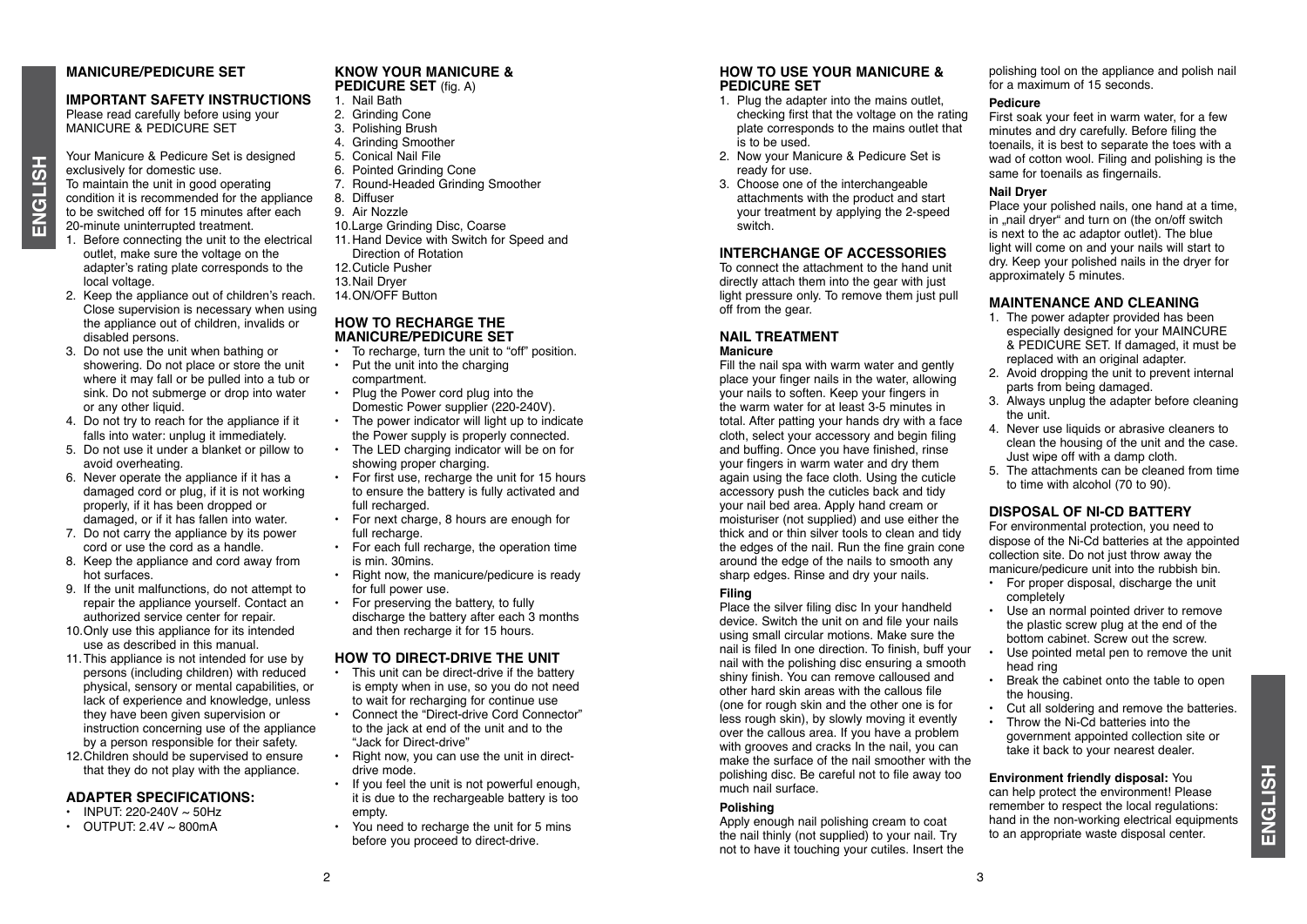# **MANIKÜRE/PEDIKÜRESET**

**WICHTIGE SICHERHEITSHINWEISE** Bitte vor der Verwendung des MANIKÜRE-/

PEDIKÜRESETS sorgfältig lesen.

Ihr Maniküre-und Pediküreset ist ausschließlich für den Hausgebrauch bestimmt. Damit das Gerät in einwandfreiem Betriebszustand bleibt, wird empfohlen, es nach jeweils 20-minütiger ununterbrochener Behandlung 15 Minuten lang auszuschalten.

- 1. Vergewissern Sie sich, dass die Spannung auf dem Leistungsschild des Adapters der Spannung vor Ort entspricht, bevor Sie das Gerät an die Steckdose anschließen.
- 2. Halten Sie das Gerät außerhalb der Reichweite von Kindern. Bei der Verwendung von. an oder in der Nähe von Kindern oder Behinderten ist besondere Vorsicht geboten.
- 3. Verwenden Sie das Gerät nicht, wenn Sie duschen oder baden. Halten Sie das Gerät von Orten fern, an denen es in eine Badewanne oder ein Waschbecken fallen könnte. Geben Sie es nicht in Wasser oder eine andere Flüssigkeit und übergießen sie es nicht damit.
- 4. Greifen Sie nicht nach dem Gerät, wenn es ins Wasser gefallen ist: Ziehen Sie sofort den Stecker heraus.
- 5. Verwenden Sie es nicht unter einer Decke oder einem Kissen, um eine Überhitzung zu vermeiden.
- 6. Verwenden Sie das Gerät unter keinen Umständen, wenn es ein beschädigtes Kabel oder einen beschädigten Stecker aufweist, wenn es nicht ordnungsmäßig funktioniert, wenn es hingefallen ist oder beschädigt wurde oder ins Wasser gefallen ist.
- 7. Tragen Sie das Gerät nicht an seinem Stromkabel, und verwenden Sie das Kabel nicht als Handgriff.
- 8. Halten Sie Gerät und Kabel von heißen Flächen fern.
- 9. Versuchen Sie nicht, das Gerät selbst zu reparieren. Wenden Sie sich hierzu an ein zugelassenes Servicecenter.
- 10. Verwenden Sie das Gerät ausschließlich für die in diesem Handbuch beschriebene vorgesehene Nutzung.
- 11. Dieses Gerät ist nicht für die Benutzung durch Personen (einschließlich Kinder) mit verminderten physischen, sensorischen und geistigen Fähigkeiten oder

unzureichender Erfahrung und Kenntnis geeignet, es sei denn, es wurden Anleitungen betreffs der Benutzung des Geräts durch eine verantwortliche Aufsichtsperson erteilt.

12. Kinder müssen beaufsichtigt werden, damit sie nicht mit dem Gerät spielen.

#### **ADAPTER-SPEZIFIKATIONEN**

- EINGANGSLEISTUNG: 220-240V ~ 50Hz
- $\cdot$  AUSGANGSLEISTUNG: 2.4V  $\sim$  800mA

#### **FUNKTIONEN UND AUSSTATTUNG IHRES MANIKÜRE- UND PEDIKÜRE-**

- **SETS** (Abb. A) 1. Nagelbad
- 2. Schleifkegel
- 
- 3. Polierbürste
- 4. Schleifglätter
- 5. Kegelförmige Nagelfeile
- 6. Spitzer Schleifkegel
- 7. Runde Schleifglätter
- 8. Diffuser
- 9. Luftdüse
- 10. Große grobe Schleifscheibe
- 11. Handapparat mit Richtungsumschalter 12. Nagelhautentferner
- 13. Nageltrockner
- 14.Ein-/Ausschalter

#### **SO LADEN SIE DAS MANIKÜRE/ PEDIKÜRE-SET AUF**

- Vor dem Aufladen den Stromschalter auf die Position "off" setzen.
- Das Gerät in das Ladefach legen.
- Den Stecker in die Haushaltssteckdose stecken (220-240V).
- Die Stromanzeige geht an. Das weist darauf hin, dass der Netzstecker richtig angeschlossen ist.
- Die Led-Ladeanzeige ist an und zeigt einen korrekten Ladevorgang an.
- Das Gerät vor dem ersten Gebrauch 15 Stunden lang aufladen, um sicherzustellen, dass der Akku vollständig aktiviert und geladen ist.
- Bei den anschließenden Ladevorgängen reichen 8 Stunden zum vollständigen Laden aus.
- Bei vollständig geladenem Akku beträgt die Betriebszeit 30 Minuten.
- Nun ist das Maniküre/Pediküre-Set zur Anwendung bereit.
- Schonen Sie den Akku, indem Sie ihn alle 3 Monate vollständig entladen und anschließend 15 Stunden lang aufladen.

#### **SO FUNKTIONIERT DER DIREKTANTRIEB**

- Sollte sich der Akku während der Anwendung entladen, kann das Gerät auch direkt angetrieben werden, damit Sie nicht warten müssen bis das Gerät erneut aufgeladen ist.
- Den "Kabelstecker für den Direktantrieb" in die Buchse am Ende des Gerätes und in die "Buchse für den Direktantrieb" stekken.
- Jetzt können Sie das Gerät im Direktantriebsmodus benutzen.
- Sollten Sie das Gefühl haben, die Geräteleistung ist zu schwach, dann liegt das daran, dass der Akku nicht genügend geladen ist.
- Das Gerät muss dann 5 Minuten lang aufgeladen werden, bevor es im Direktantriebs-modus verwendet werden kann.

#### **DIE VERWENDUNG IHRES PEDIKÜRE- UND MANIKÜRESETS**

- 1. Vergewissern Sie sich, dass die Spannung auf dem Leistungsschild dem der Steckdose, die verwendet werden soll, entspricht, bevor Sie das Gerät an die Steckdose anschließen.
- 2. Jetzt ist Ihr Maniküre-und Pediküreset einsatzbereit.
- 3. Wählen Sie einen der auswechselbaren Aufsätze, und beginnen Sie durch Betätigen des 2-Geschwindigkeits-Schalters mit Ihrer Behandlung.

#### **Auswechseln von Zubehörteilen**

Schließen Sie das Zubehör direkt am Gerät an, drücken Sie es einfach leicht auf den Antrieb. Zum Abnehmen ziehen Sie das Zubehörteil einfach nach oben ab.

#### **NAGELBEHANDLUNG Maniküre**

Füllen Sie das Nagelbad mit warmem Wasser und tauchen Sie Ihre Finger ein, um die Nägel einzuweichen. Lassen Sie Ihre Finger wenigstens 3-5 Minuten im Wasser. Nach dem Abtrocknen wählen Sie das Zubehörteil zum Feilen und Polieren. Spülen Sie anschließend Ihre Finger in dem warmen Wasser ab und trocknen Sie sie ab. Schieben Sie mit dem Nagelhautentferner die Nagelhaut zurück und reinigen Sie das Nagelbett. Tragen Sie etwas Handcreme oder Feuchtigkeitscreme auf (nicht mitgeliefert) und säubern Sie die Nagelkanten mit dem dicken oder dünnen Silberzubehör. Bearbeiten Sie die Nagelkanten mit dem feinkörnigen Kegel, um sie abzurunden. Spülen und trocknen Sie die Nägel ab.

#### **Feilen**

Setzen Sie die Silberfeilscheibe in den Handapparat ein. Schalten Sie das Gerät ein und feilen Sie Ihre Nägel mit kleinen kreisförmigen Bewegungen. Achten Sie darauf, nur in einer Richtung zu arbeiten. Am Ende polieren Sie den Nagel mit der Polierscheibe zu einem matt glänzenden Finish. Hornhaut und andere verhärtete Hautbereiche können Sie mit der Hornhautfeile entfernen (eine für stark verhärtete Haut, die andere für weniger raue Haut), bearbeiten Sie die Bereiche mit langsamen und gleichmäßigen Bewegungen. Bei Problemen mit Rillen und Brüchen im Nagel benutzen Sie die Polierscheibe zum Glätten. Achten Sie darauf, nicht zu viel von der Nageloberfläche abzufeilen.

#### **Polieren**

Tragen Sie ausreichend Nagelpoliercreme (nicht mitgeliefert) auf, um den Nagel vollständig dünn zu beschichten. Die Creme sollte nicht die Nagelhaut berühren. Setzen Sie die Polierscheibe in den Handapparat ein und polieren Sie den Nagel für längstens 15 Sekunden.

#### **Pediküre**

Weichen Sie Ihre Füße zunächst in warmem Wasser für einige Minuten ein und trocknen Sie sie ab. Vor dem Feilen der Nägel trennen Sie die Zehen mit einem Wattebausch. Feilen und polieren Sie die Nägel wie Fingernägel.

#### **Nageltrockner**

Legen Sie Ihre polierten Nägel, eine Hand nach der anderen in den "Nageltrockner" ein und schalten Sie das Gerät ein (der Ein-/Ausschalter befindet sich neben dem Netzteileingang). Das blaue Licht leuchtet auf und Ihre Nägel werden getrocknet. Halten Sie polierte Nägel für etwa 5 Minuten im Nageltrockner.

#### **WARTUNG UND REINIGUNG**

1. Der mitgelieferte Stromadapter ist speziell für Ihr PEDIKÜRE- UND MANKÜRESET vorgesehen. Bei Beschädigung muss er durch einen Originaladapter ersetzt werden.

ā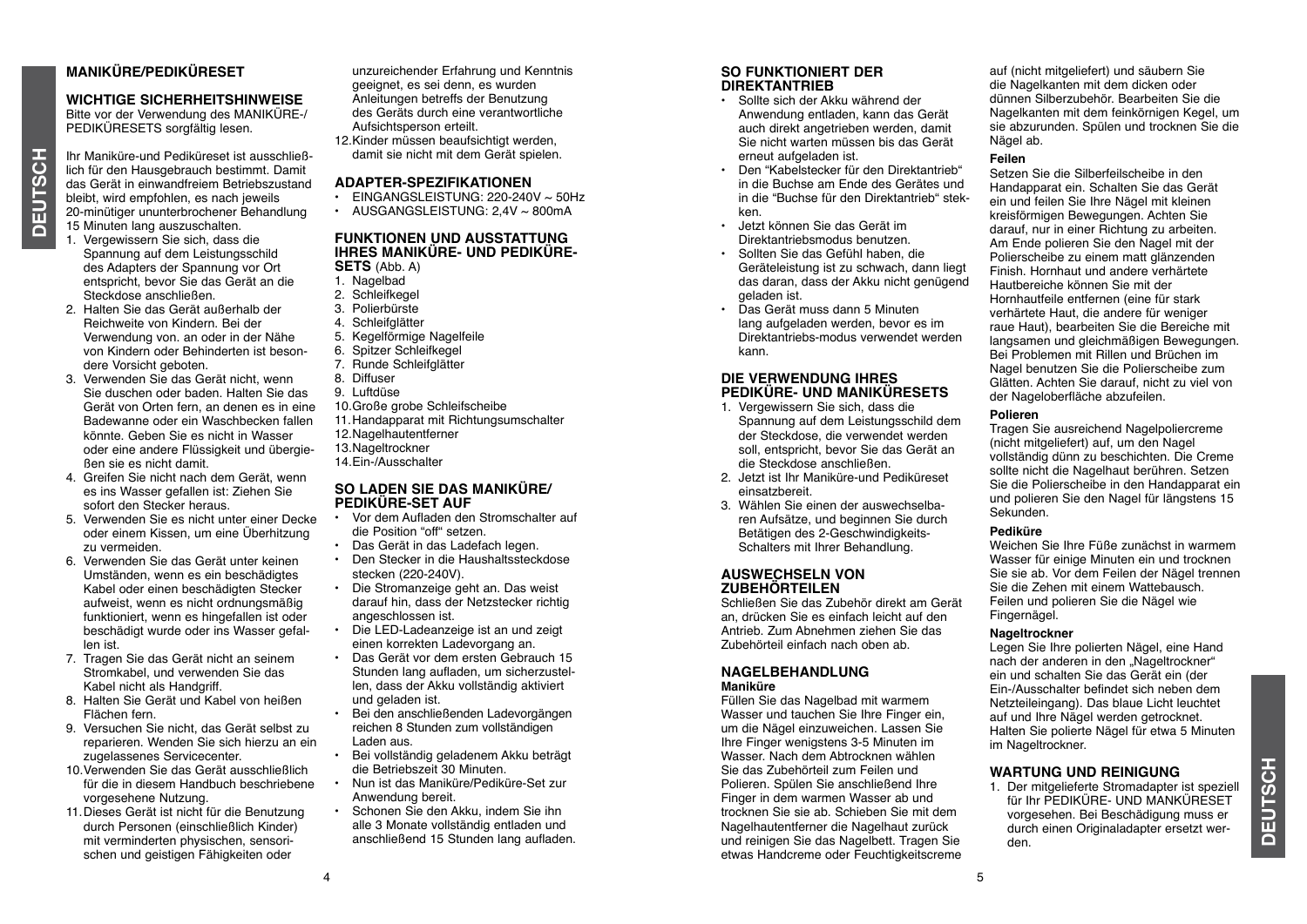- 2. Lassen Sie das Gerät nicht fallen, damit keine inneren Teile beschädigt werden.
- 3. Ziehen Sie stets den Stecker aus der Steckdose, bevor Sie das Gerät reinigen.
- 4. Verwenden Sie niemals Flüssigkeiten oder Scheuermittel, um das Gehäuse von Gerät und Kasten zu reinigen. Nur mit einem feuchten Tuch abwischen.
- 5. Die Aufsätze können von Zeit zu Zeit mit AIkohol gereinigt werden.

#### **ENTS ORGUNG DES NI-CD-AKKUS**

Aus Umweltschutzgründen sollte der Ni-Cd-Akku bei der entsprechenden Sammelstelle entsorgt werden. Entsorgen Sie das Maniküre/ Pediküre-Gerät nicht in der Mülltonne.

- Das Gerät vor der Entsorgung vollständig entladen.
- Entfernen Sie die Verschluss- Untergehäuses mit einem normalen spitzen Schraubenzieher. Die Schraube herausschrauben.
- Mit Hilfe eines spitzen Metallstifts den Ring um den Gehäusekopf entfernen.
- Das Gerät auf dem Tisch auseinander nehmen, um das Gehäuse zu öffnen.
- Das gesamte Lötmaterial durchtrennen und den Akku entnehmen.
- Den Ni-Cd-Akku in der von der Behörde festgelegten Sammelstelle entsorgen oder zum nächsten Händler bringen.

#### **Entsorgung**

**Deutsch**

**DEUTSCH** 

Helfen Sie mit beim Umweltschutz! Entsorgen Sie Elektroaltgeräte nicht mit dem Hausmüll. Geben Sie dieses Gerät an einer Sammelstelle für Elektroaltgeräte ab.

#### **МАНИКЮРНО/ПЕДИКЮРНЫЙ НАБОР**

#### **ВАЖНЫЕ УКАЗАНИЯ ПО БЕЗОПАСНОСТИ**

Пожалуйста, внимательно прочитайте перед применением МАНИКЮРНО- /ПЕДИКЮРНОГО НАБОРА.

Ваш набор для маникюра/педикюра предназначен исключительно для домашней эксплуатации. Для того чтобы прибор оставался в безупречном рабочем состоянии, рекомендуется, после каждых 20 минут беспрерывной эксплуатации выключать его на 15 минут.

- 1. Перед тем как подключить прибор к розетке убедитесь, что напряжение на фирменной табличке адаптера соответствует местному напряжению.
- 2. Храните прибор вне пределов досягаемости детей. Особенное внимание необходимо при использовании устройства вблизи от детей или инвалидов.
- 3. Не используйте прибор во время принятия душа или купания. Не храните прибор там, где он может упасть в ванну или таз для стирки. Не опускайте устройство в воду или другую жидкость.
- 4. Не хватайтесь за прибор, после того как он упал в воду: Немедленно выньте штекер.
- 5. Для того чтобы избежать перегревания, не используйте прибор под одеялом или подушкой.
- 6. Ни в коем случае не эксплуатируйте прибор, если поврежден кабель или штекер, если он не функционирует надлежащим образом, если он поврежден вследствие падения на землю или в воду.
- 7. Не носите устройство за токопроводящий кабель, и не используйте его как переносную ручку.
- 8. Предохраняйте прибор и кабель от соприкосновения с горячими поверхностями.
- 9. Не пытайтесь самостоятельно ремонтировать прибор. Для этого обратитесь в специализированный сервисный центр.
- 10.Используйте прибор исключительно для тех нужд, которые описаны в данной инструкции.
- 11.Данный прибор не рекомендуется использовать людям (включая и детей) с ограниченными физическими, сенсорными или умственными возможностями, а также обладающих недостаточным опытом или знанием продукта. Данной категории лиц рекомендуется использовать прибор только под присмотром.
- 12.Дети должны находится под присмотром взрослых, чтобы удостовериться, что они не играются прибором, а используют его по назначению.

#### **СПЕЦИФИКАЦИИ АДАПТЕРА:**

- ПОТРЕБЛЯЕМАЯ МОЩНОСТЬ: 220-240В ~ 50Гц
- ПРОИЗВОДИМАЯ МОЩНОСТЬ:  $2.4B \sim 800M$ А

#### **УЗНАЙТЕ ВАШ МАНИКЮРНО - ПЕДИКЮРНЫЙ НАБОР** (видео A)

- 1. Ванночка для ногтей
- 2. Стачивающий конус
- 3. Полировочная щеточка
- 4. Стачивающий глянцеватель
- 5. Коническая пилочка
- 6. Остроконечный стачивающий конус
- 7. Круглый стачивающий глянцеватель
- 8. Диффузор
- 9. Воздушная форсунка
- 10.Предварительный стачивающий диск
- 11.Ручной прибор с переключателем
- направления
- 12.Удалитель кутикул
- 13.Осушитель
- 14.Кнопка Вкл/Выкл

#### **ЗАРЯДКА МАНИКЮРНО/ ПЕДИКЮРНОГО НАБОРА**

- Перед зарядкой установите переключатель тока в положение "off" (выкл.).
- Вставьте прибор в зарядное устройство.
- Вставьте штекер в домашнюю розетку (220-240В).
- Загорится индикатор тока. Это указывает на то, что сетевой штекер подключен правильно.
- ЖКИ индикатор зарядки включен и показывает правильный процесс зарядки.
- Перед первым применением заряжайте прибор в течение 15 часов, для того чтобы убедиться, что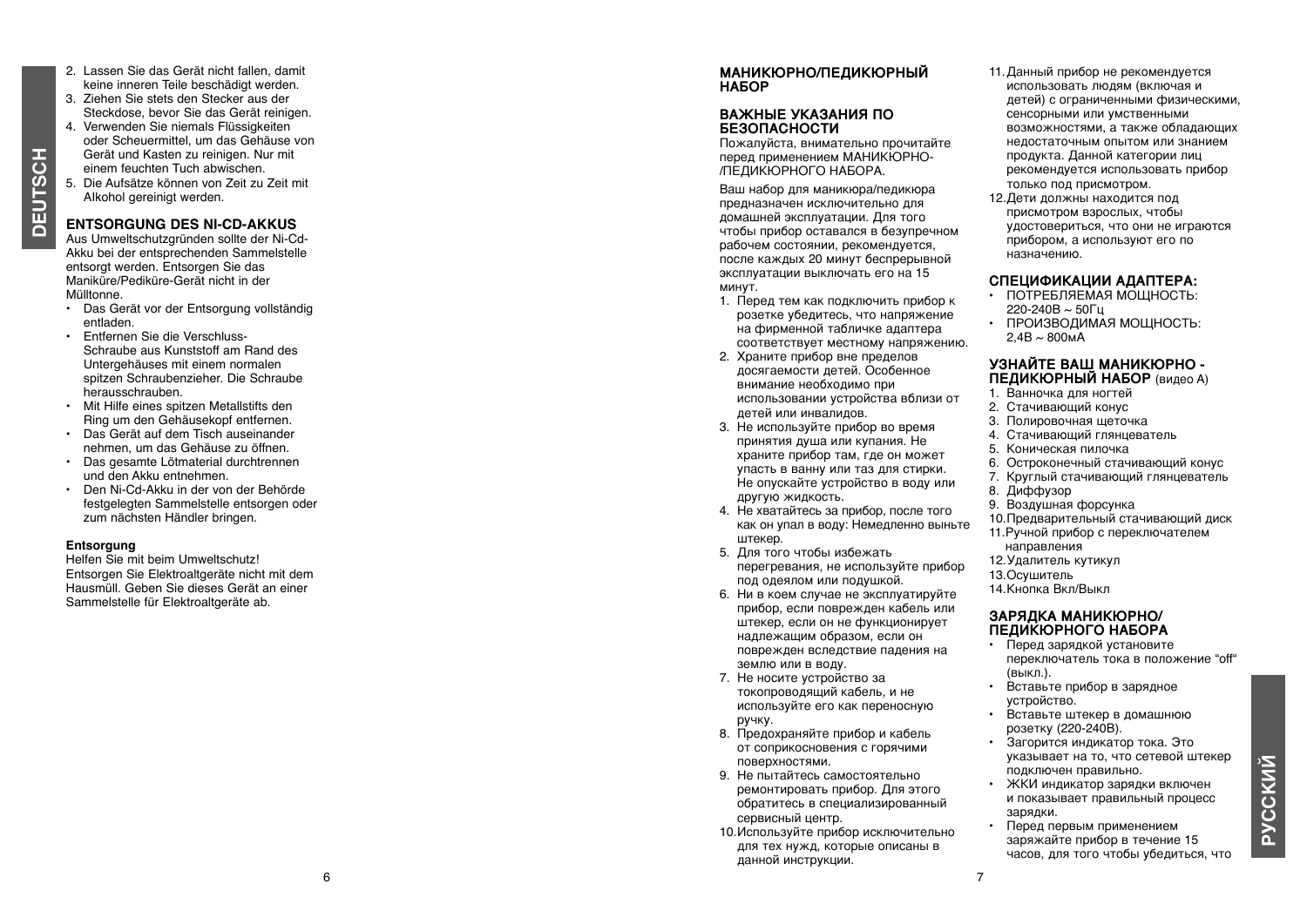аккумулятор полностью активирован и заряжен.

- Для последующей зарядки достаточно 8 часов.
- Если аккумулятор заряжен полностью, то время эксплуатации составляет 30 минут.
- Теперь маникюрно/педикюрный набор готов к применению.
- Берегите аккумулятор, полностью разряжая его каждые три 3 месяца и затем заряжая в течение 15 часов.

**PYCCKMŇ** 

#### **ФУНКЦИОНИРОВАНИЕ ПРЯМОГО ПРИВОДА**

- Если во время эксплуатации аккумулятор разрядился, то устройство может быть приведено в действие напрямую, чтобы Вам не пришлось ждать, пока аккумулятор снова зарядится.
- "Штекер кабеля для прямого привода" вставьте в гнездо сзади устройства и в "гнездо для прямого привода".
- Теперь Вы можете использовать прибор в режиме прямого привода.
- Если Вы чувствуете, что устройство работает слишком слабо, то это потому, что аккумулятор не достаточно заряжен.
- Нужно зарядить прибор в течение 5 минут, перед тем как использовать его в режиме прямого привода.

#### **ЭКСПЛУАТАЦИЯ ВАШЕГО ПЕДИКЮРНО-МАНИКЮРНОГО НАБОРА**

- 1. Перед тем как подключить прибор к розетке убедитесь, что напряжение на фирменной табличке используемой розетки соответствует напряжению прибора.
- 2. Теперь Ваш набор для маникюра/ педикюра готов к эксплуатации.
- 3. Выберите одну из съемных насадок, и начните терапию с помощью 2 скоростного переключателя.

#### **Смена насадок**

Чтобы поставить насадки на устройство просто установите ее непосредственно на редуктор, слегка прижав ее. Чтобы снять их просто снимите ее с редуктора.

#### **ОБРАБОТКА НОГТЕЙ Маникюр**

Наполните ванночку теплой водой и погрузите в нее ногти для их смягчения. Подержите ноги в воде примерно 3- 5 минут. После осушения салфеткой выберите инструмент и начните опиловку и зачистку. После окончания сполосните пальцы теплой водой и осушите их салфеткой. При помощи удалителя кутикул приведите в порядок ногтевое ложе. Нанесите крем для рук или увлажнитель (в комплект не входит) и приведите в порядок края ногтей. Абразивным конусом удалите острые грани ногтей. Сполосните и осушите ногти.

#### **Опиловка**

Установите опиловочный диск в ручной прибор. Включите прибор и опилите ногти мелкими круговыми движениями. Опиловку производите в одном направлении. Закончите полировкой. Ороговевшую кожу снимайте (сначала грубым инструментом, потом чистовым) медленными равномерными движениями. Если ваши ногти имеют трещины, вы можете их заполировать полировочным диском. Не снимайте слишком толстый слой с ногтя.

#### **Полировка**

Нанесите на ноготь тонкий слой полировочного крема (в комплект не входит). Крем не должен касаться кутикул. Вставьте полировочный инструмент и полируйте ноготь не дольше 15 секунд.

#### **Педикюр**

Сначала на несколько минут погрузите ступню в теплую воду и затем тщательно осушите ее. Перед началом обработки рекомендуется разделить пальцы кусочками ваты. Опиловка и полировка производится аналогично, как и ногтей на руках.

#### **Осушитель**

Положите одну руку в осушитель. Включите его (включатель находится рядом с розеткой адаптера). Включится синий индикатор и начнется процедура осушения. Сушка должна длиться около 5 минут.

#### **ТЕХНИЧЕСКОЕ ОБСЛУЖИВАНИЕ И ЧИСТКА**

- 1. Адаптер тока, который входит в комплект поставки, предусмотрен специально для Вашего ПЕДИКЮРНО-МАНИКЮРНОГО НАБОРА. При поломке его необходимо заменить оригинальным адаптером.
- 2. Старайтесь не ронять прибор, чтобы не повредить внутренние детали.
- 3. Перед тем как чистить прибор всегда вынимайте штекер из розетки.
- 4. Никогда не используйте жидкости или чистящие средства, для чистки корпуса прибора и коробки. Достаточно протереть его влажной тканью.
- 5. Время от времени насадки можно прочищать средствами, которые содержат спирт.

#### **УНИЧТОЖЕНИЕ NI-CD-АККУМУЛЯТОРА**

Из соображений защиты окружающей среды Ni-Cd-аккумулятор должен быть ликвидирован в соответствующем пункте сбора. Не выбрасывайте маникюрно/ педикюрный прибор в мусорный ящик.

- Перед ликвидацией устройство необходимо полностью разрядить.
- С помощью обычной отвертки открутите пластмассовый шуруп на нижней стороне корпуса. Выкрутите шуруп.
- С помощью острого металлического стержня выньте кольцо из верхней части прибора.
- Демонтируйте устройство на столе, для того чтобы открыть корпус.
- Отделите пайку и выньте аккумулятор.
- Сдайте Ni-Cd-аккумулятор в пункт сбора, который определен органами власти или отнесите в ближайший специализированный магазин.

#### **СРОК ГОДНОСТИ НЕ ОГРАНИЧЕН.**

#### **Экологическая утилизация**

Вы можете помочь защитить окружающую среду! Помните о соблюдении местных правил: Отправьте неработающее электрооборудование в соответствующие центры утилизации.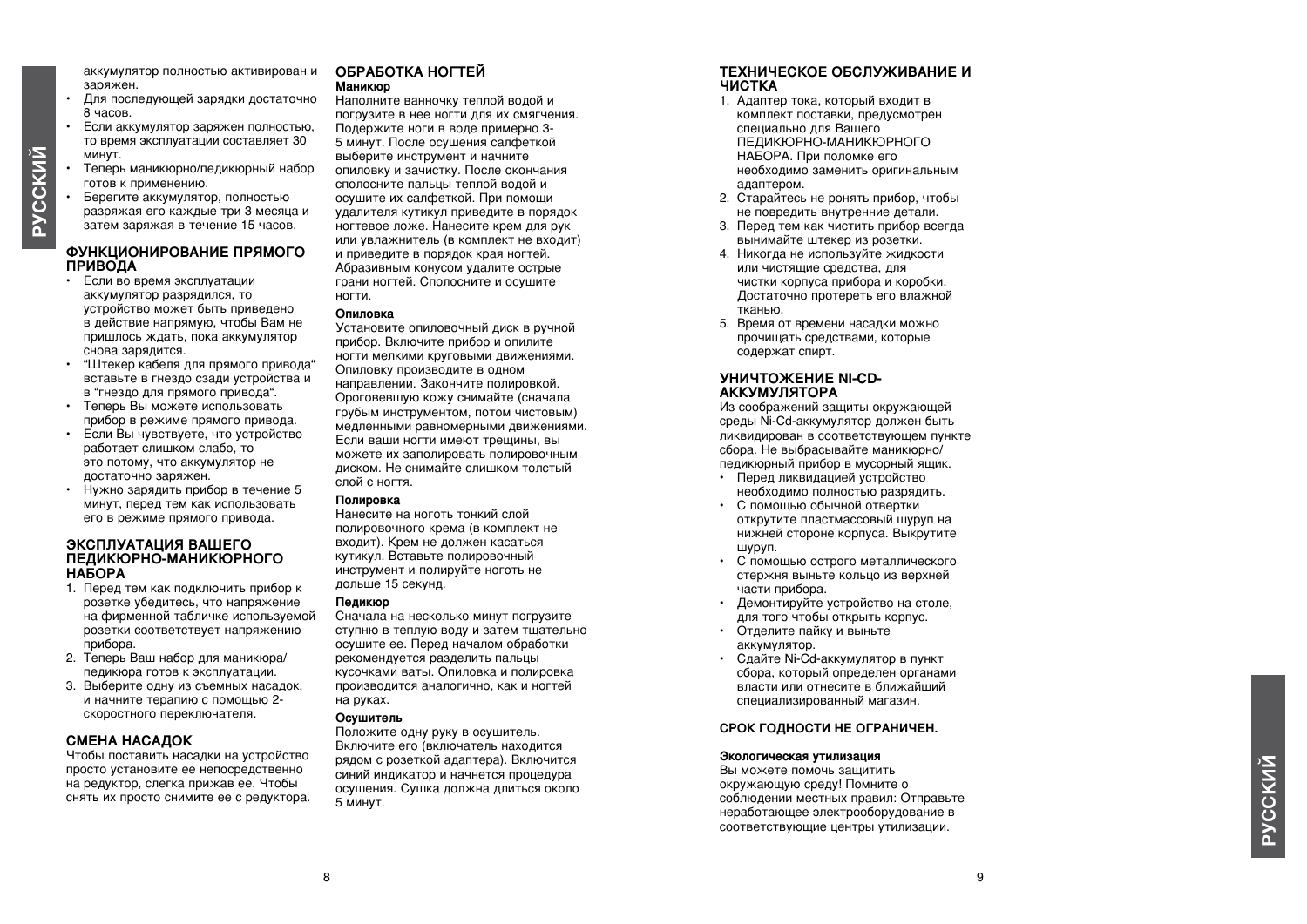#### **PIERWSZE KROKI WAŻNE WSKAZÓWKI DOTYCZĄCE BEZPECZEŃSTWA**

Przed rozpoczęciem korzystania z zestawu do MANICURE/PEDICURE należy uważnie przeczytać niniejszą instrukcję.

Zestaw do manicure/pedicure jest przeznaczony wyłącznie do użytku domowego. Aby utrzymać urządzenie w nienagannym stanie zaleca się wyłączenie urządzenia na 15 minut każdorazowo po zakończeniu 20-minutowej eksploatacji.

**POLSKI**

- 1. Przed podłączeniem urządzenia do zasilania należy się upewnić, że napięcie na tabliczce znamionowej adaptera odpowiada wartości lokalnego napięcia sieciowego.
- 2. Urządzenie należy przechowywać w miejscu niedostępnym dla dzieci. W przypadku, gdy z urządzenia korzystają dzieci lub gdy korzysta się z niego w ich obecności, należy zachować szczególną ostrożność.
- 3. Z urządzenia nie wolno korzystać podczas kąpieli lub pod prysznicem. Urządzenie należy utrzymywać w bezpiecznej odległości od miejsc, w których może być narażone na wpadnięcie do wanny lub umywalki. Urządzenia nie należy zanurzać w wodzie ani w innych płynach, ani go nimi polewać.
- 4. Nie dotykać urządzenia, jeśli wpadło do wody: Bezzwłocznie odłączyć wtyczkę od gniazda sieciowego.
- 5. Aby zapobiec przegrzaniu z urządzenia nie wolno korzystać pod kołdrą ani pod poduszką.
- 6. Urządzenia nigdy nie używać, jeżeli przewód zasilający jest uszkodzony, gdy urządzenie nie działa prawidłowo, upadło na ziemię, jest uszkodzone lub wpadło do wody.
- 7. Urządzenia nie wolno przenosić trzymając za przewód zasilający; przewodu nie należy wykorzystywać jako uchwytu.
- 8. Urządzenie i przewód zasilający należy utrzymywać w bezpiecznej odległości od gorących powierzchni.
- 9. Nie należy podejmować samodzielnych prób naprawy urządzenia. W tym celu należy się zwrócić do autoryzowanego punktu serwisowego.
- 10.Urządzenie należy wykorzystywać wyłącznie zgodnie z przeznaczeniem opisanym w niniejszej instrukcji.
- 11. Ten produkt nie jest przeznaczony dla osób (w tym dzieci), których zdolności fizyczne, czuciowe lub umysłowe są ograniczone lub które nie mają doświadczenia w obsłudze tego produktu, chyba, że znajdują się pod nadzorem osoby posiadającej takie zdolności.
- 12.Należy pilnować dzieci, aby nie bawiły się tym urządzeniem.

#### **DANE TECHNICZNE ADAPTERA**

- $\cdot$  PRAD NA WEJŚCIU: 220-240V  $\sim$  50Hz
- $\cdot$  PRAD NA WYJŚCIU: 2.4V ~ 800 mA

#### **OZNAJ SWÓJ ZESTAW DO PIELĘGNACJI PAZNOKCI** (obraz A)

- 1. Wanienka paznokcia
- 2. Stożek szlifujący
- 3. Szczotka polerująca
- 4. Gładzik piłowania
- 5. Stożkowy pilnik paznokci
- 6. Spiczasty stożek szlifowania
- 7. Kulisty gładzik piłowania
- 8. Dyfuzor
- 9. Dysza powietrza
- 10.Duża tarcza zgrubnego szlifowania
- 11.Urządzenie ręczne z wyłącznikiem i zmianą kierunku obrotu
- 12.Spychacz naskórka
- 13. Suszarka paznokci
- 14.Przycisk włączenia/wyłączenia

#### **ŁADOWANIE AKUMULATORKÓW ZESTAWU DO MANICURE/PEDICURE**

- Przed rozpoczęciem ładowania. przełącznik elektryczny należy ustawić na pozycji "off".
- Umieścić urządzenie w komorze ładowania.
- Umieścić wtyczkę przewodu w gnieździe sieciowym (220-240V).
- Po podłączeniu zapala się kontrolka zasilania, która wskazuje, że wtyczka została prawidłowo umieszczona w gniazdku sieciowym.
- Kontrolka ładowania LED świeci się, co oznacza prawidłowe ładowanie.
- Przed pierwszym użyciem urządzenie należy ładować przez 15 godzin, aby uzyskać pewność, że akumulator jest całkowicie aktywny i naładowany.
- Kolejne cykle ładowania mogą trwać 8 godzin i umożliwiają osiągnięcie pełnego naładowania akumulatora.
- Całkowicie naładowany akumulator wystarcza na 30 minut nieprzerwanej pracy.
- Po naładowaniu akumulatora zestaw do manicure/pedicure jest gotowy do użycia.
- Aby zapewnić optymalną pracę akumulatora należy go co 3 miesiące całkowicie rozładować, a następnie ładować przez 15 godzin.

#### **BEZPOŚREDNIE ZASILANIE PRĄDEM SIECIOWYM**

- W przypadku, gdy akumulator rozładuje się podczas pracy, urządzenie można zasilać również bezpośrednio prądem sieciowym; nie trzeba czekać, aż akumulator ponownie się naładuje.
- Umieścić wtyczkę "przewodu do bezpośredniego zasilania prądem sieciowym" w gnieździe znajdującym się na końcu urządzenia i w "gnieździe do bezpośredniego zasilania prądem sieciowym".
- Po odpowiednim połączeniu urządzenie można wykorzystywać w trybie zasilania bezpośredniego.
- Jeśli moc urządzenia jest niewystarczająca, oznacza to, że akumulator jest zbyt słabo naładowany.
- W takiej sytuacji urządzenie należy ładować przez ok. 5 minut, a dopiero potem przejść na tryb zasilania bezpośredniego.

#### **KORZYSTANIE Z ZESTAWU DO MANICURE/PEDICURE**

- 1. Przed podłączeniem urządzenia do zasilania należy sprawdzić, czy wartość napięcia podana na tabliczce znamionowej jest zgodna z napięciem w gnieździe sieciowym.
- 2. Zestaw do manicure/pedicure jest gotowy do pracy.
- 3. Wybrać jedną z przystawek i rozpocząć pracę przestawiając przełącznik 2 trybów prędkości na odpowiednią pozycję.

#### **Zmiana akcesoriów**

Aby podłączyć dodatek do urządzenia, nałóż go bezpośrednio na mechanizm bardzo lekko naciskając. Aby zdjąć, po prostu ściągnij z mechanizmu przekręcając.

#### **PIELĘGNACJA PAZNOKCI Manicure**

Napełnij wanienkę paznokci ciepłą wodą i włóż czubki palców do wody, pozwalając paznokciom zmięknąć. Trzymaj palce w wodzie co najmniej przez 3-5 minut w sumie. Po osuszeniu dłoni recznikiem do twarzy. wybierz wyposażenie i rozpocznij piłowanie i polerowanie. Po skończeniu, opłucz palce w ciepłej wodzie i osusz ponownie używając ręcznika do twarzy. Używając wyposażenia do spychania naskórka zepchnij naskórek i popraw strefę umiejscowienia paznokcia. Nałóż krem lub nawilżacz (nie dostarczany) i używaj grubszych lub cienkich narzędzi srebrnych dla oczyszczenia i uporządkowania krawędzi paznokci. Włącz drobnoziarnisty stożek i wygładź wszelkie ostre krawędzie paznokci. Opłucz i osusz paznokcie.

#### **Piłowanie**

Umieść srebrną tarczę piłowania w urządzeniu ręcznym. Włącz urządzenie i piłuj paznokcie małym okrężnym ruchem. Paznokieć powinien być piłowany w jednym kierunku. Po zakończeniu poleruj paznokieć tarczą polerską zapewniając gładkie połyskujące wykończenie. Można usunąć zrogowaciały i inny twardy naskórek pilnikiem do zrogowacenia (innym dla twardego naskórka a drugim dla odpadającego naskórka), powoli i równo ścierając strefę zrogowacenia. W przypadku występowania rowków i pęknięć paznokcia, można wygładzać powierzchnię paznokcia tarczą polerską. Trzeba uważać by powierzchni paznokcia nie spiłować za bardzo.

#### **Polerowanie**

Nałożyć odpowiednio dużo kremu polerowania, by przykryć paznokieć cienką warstwą. Proszę nie pokrywać zepchniętego naskórka. Wsunąć narzędzie polerskie do urządzenia i polerować paznokieć maksymalnie przez 15 sekund.

#### **Pedicure**

Najpierw namoczyć stopy w ciepłej wodzie przez kilka minut a następnie osuszyć starannie. Przed piłowaniem paznokci stóp najlepiej oddzielić palce tamponem z waty. Piłowanie i polerowanie jest takie same jak dla paznokci dłoni.

#### **Suszarka paznokci**

Umieścić wypolerowane paznokcie, jedną dłoń na raz. Włączyć "suszarkę paznokci" (wyłącznik włączenia/wyłączenia) jest obok wyjścia zasilacza AC). Zaświeci się niebieskie światło i paznokcie zaczną się suszyć. Wypolerowane paznokcie trzymać w suszarce przez około 5 minut.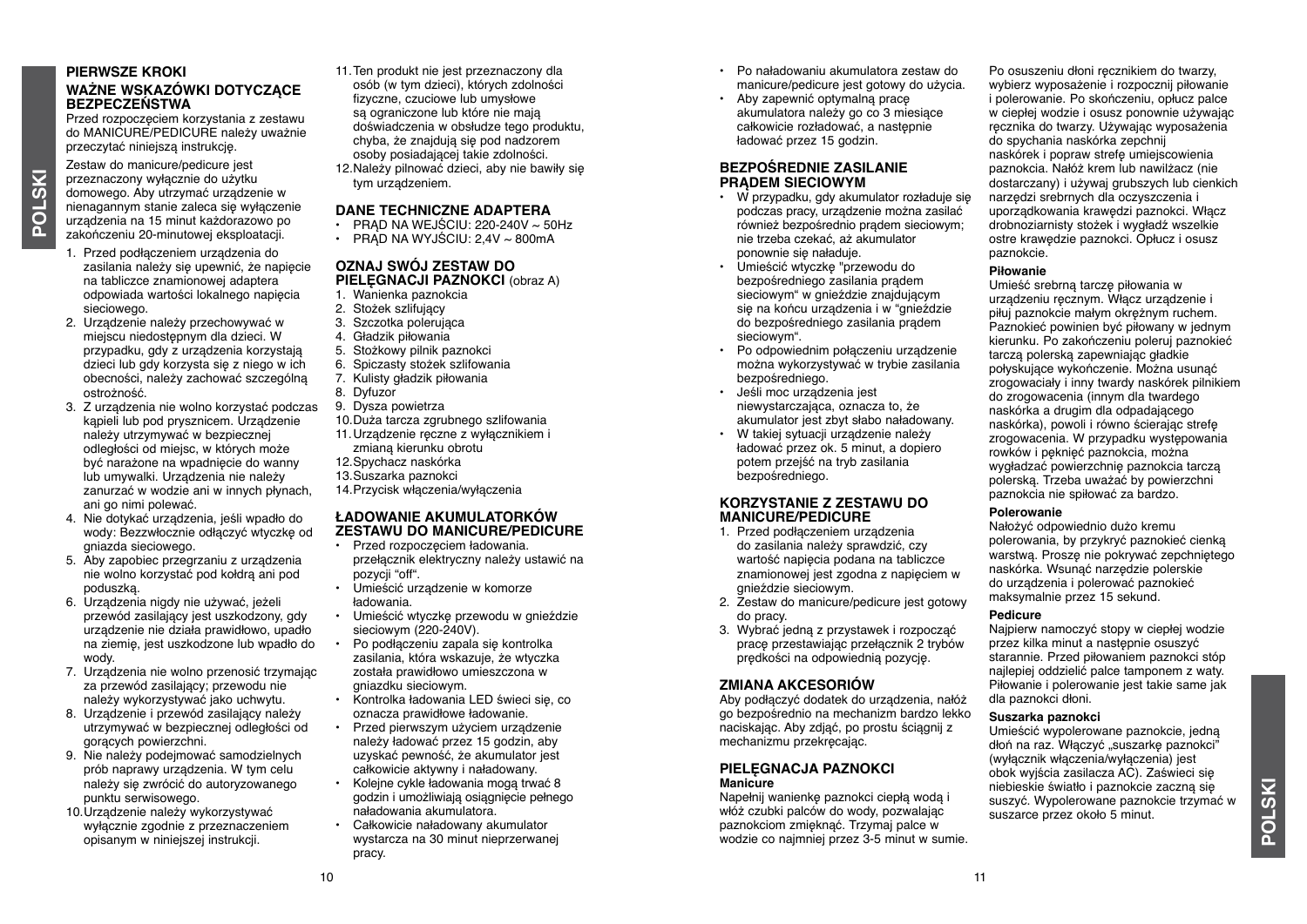#### **CZYSZCZENIE I K ONSERWACJA**

1. Dołączony do urządzenia adapter został wyprodukowany specjalnie na potrzeby zestawu do manicure/pedicure. W przypadku uszkodzenia adapter należy wymienić na inny oryginalny adapter sieciowy. 2. Urządzenie należy zabezpieczać przed

- upadkiem, mógłby on spowodować uszkodzenie jego poszczególnych części. 3. Przed rozpoczęciem czyszczenia należy
- wyjąć wtyczkę z gniazda sieciowego. 4. Do czyszczenia obudowy urządzenia i pojemnika nie należy nigdy stosować płynów ani środków szorujących. Urządzenie należy czyścić wilgotną
- szmatką. 5. Przystawki można od czasu do czasu czyścić alkoholem.

#### **USUWANIE I UTYLIZACJA AKUMULATORÓW NI-CD**

Ze względów ekologicznych akumulatory Ni-Cd powinny być oddawane do odpowiedniego punktu odbioru zużytych baterii. Zestawu do manicure/pedicure nie należy wyrzucać do zwykłego pojemnika na śmieci.

- Przed usunieciem i utvlizacia urządzenie należy całkowicie rozładować.
- Za pomocą ostrego śrubokrętu usunąć wykonaną z tworzywa śrubę zamykającą zlokalizowaną na krawędzi dolnej części obudowy. Śrubę należy wykręcić.
- Za pomocą ostrego metalowego narzędzia usunąć pierścień otaczający głowicę obudowy.
- Rozmontować urządzenie na stole i otworzyć obudowę.
- Zerwać połączenia lutownicze i usunąć akumulator.
- Zlecić utylizację akumulatora urzędowo ustalonej placówce odbioru zużytych baterii lub odnieść baterię do najbliższego dealera.

#### **Utylizacja przyjazna środowisku**

Możesz wspomóc ochronę środowiska! Proszę pamiętać o przestrzeganiu lokalnych przepisów: przekaż uszkodzony sprzęt elektryczny do odpowiedniego ośrodka utvlizacii.

#### **SET DE MANICHIURĂ/PEDICHIURĂ**

#### **INSTRUCŢIUNI IMPORTANTE DE SECURITATE**

Vă rugăm cititi cu atenție înainte să folosiți SETUL DE MANICHIURĂ ȘI PEDICHIURĂ

Setul Dvs. de manichiură și pedichiură este destinat exclusiv pentru uz casnic. Pentru a mentine aparatul în condiții bune de functionare este recomandat să-l opriți 15 minute după fiecare funcționare continuă de 20 de minute.

- 1. Înainte de conectarea aparatului la priza electrică, asigurați-vă ca voltajul de pe plăcuta adaptorului corespunde cu voltajul local.
- 2. Tineti aparatul departe de copii. Folosirea în preajma copiilor, invalizilor sau a persoanelor handicapate necesită atenție sporită.
- 3. Nu folositi aparatul în timpul băii sau al duşului. Nu asezati aparatul în locuri în care poate să cadă sau să fie tras în cadă sau chiuvetă. Nu-l scufundați sau nu-l aruncati în apă sau alt lichid.
- 4. Nu încercați să scoateți aparatul dacă a căzut în apă. deconectați-l imediat.
- 5. Nu-l folosiţi sub pătură sau pernă pentru a evita supraîncălzirea.
- 6. Nu folositi aparatul dacă are cablul sau mufa de alimentare deteriorat sau dacă nu functionează adecvat. dacă a fost scăpat sau dacă a căzut în apă.
- 7. Nu transportaţi aparatul de la cablul de alimentare, sau nu folositi cablul drept mâner.
- 8. Tineti aparatul departe de suprafetele calde.
- 9. În caz de functionare defectuoasă nu
- încercați să-l reparați, Contactați un centru de service autorizat.
- 10. Folositi aparatul doar pentru scopul pentru care este destinat şi aşa cum este descris în manual.
- 11. Acest aparat nu este destinat persoanelor cu capacități fizice, senzoriale sau mentale reduse sau lipsite de experienta si de cunoaşterea produsului (inclusiv copii), în afara cazului în care acestea sunt supravegheate de o persoană în măsură să o facă.
- 12. Copiii trebuie supravegheati pentru a nu se juca cu acest aparat.

#### **ADAPTER SPECIFICATI ONS:**

- INPUT: 220-240V  $\sim$  50Hz
- OUTPUT: 2,4V ~ 800m A

#### **CUNOAŞTEŢI-VĂ SETUL DVS DE MANICHIURĂ & PEDICHIURĂ** (fig. A)

- 1. Compartiment înmuiere unghii
- 2. Con abraziv
- 3. Pensulă de lustruire
- 4. Netezitor abraziune
- 5. Pilă conică de unghii
- 6. Con abraziv ascutit
- 7. Netezitor abraziune cu cap rotund
- 8. Pulverizator
- 9. Duză de aer
- 10. Disc granulat de abraziune mare
- 11.Aparat de mână cu comutator pentru directie si rotire.
- 12.Împingător cuticule
- 13.Uscător pentru unghii

#### 14.Buton " Pornit/ Oprit"

#### **CUM SĂ REÎNCĂRCAŢI APARATUL**

- Pentru reîncărcare puneți unitatea pe pozitia OFF.
- Asezati aparatul în compartimentul de încărcare.
- Conectaţi cablul de alimentare la priză (220-240V).
- Indicatorul de curent se va aprinde pentru a indica dacă este alimentat corespunzător.
- Ledul de încărcare se va aprinde pentru a indica încărcarea corespunzătoare.
- La prima folosire, încărcați unitatea timp de 15 ore pentru a vă asigura că bateria este activată şi încărcată complet.
- Pentru următoarea încărcare, 8 ore sunt suficiente pentru o încărcare completă.
- Cu o încărcare completă, timpul de functionare este minim 30 de min.
- În acest moment setul de manichiură/ pedichiură este pregătit.
- Pentru prelungirea duratei de viaţă a bateriei, după trei luni de folosire descărcați complet bateria, după care încărcaţi-o timp de 15 ore.

#### **CUM SĂ ALIMENTAŢI DIRECT APARATUL**

- Aparatul poate fi alimentat direct dacă bateriile sunt goale, fără să trebuiască să asteptați reîncărcarea pentru a-l putea folosi din nou.
- Conectați "cablul de alimentare directă" la mufa din capăt, iar la celălalt capăt la "mufa pentru alimentare directă"
- În acest moment puteti folosi aparatul în modul de alimentare directă.
- Dacă simțiți că aparatul nu are destulă putere, acesta se datorează faptului că bateriile reîncărcabile sunt prea descărcate.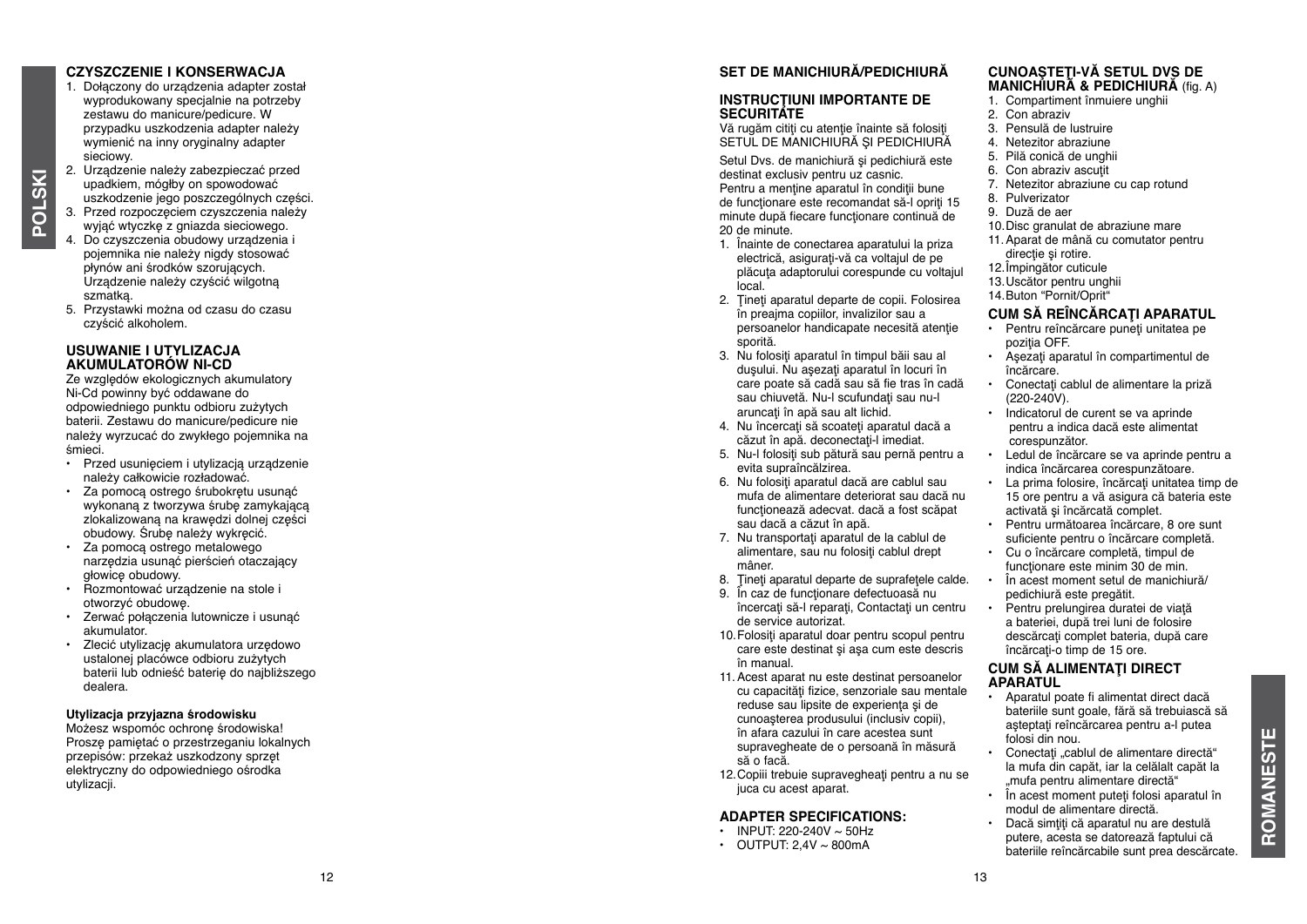- **ROMANESTE OMANESTE**
- Va trebui să le încărcați 5 minute înainte să treceți la alimentare directă.

#### **MOD DE UTILIZARE A TRUSEI DE MANICHIURĂ-PEDICHIURĂ**

- 1. Cuplati transformatorul la priza de retea verificând în prealabil dacă tensiunea nominală de pe plăcută corespunde celei de la priza de retea ce va fi utilizată.
- 2. Acum, Trusa de manichiură-pedichiură este gata de utilizare.
- 3. Alegeţi unul dintre accesoriile interschimbabile din setul produsului şi începeţi tratamentul acţionând comutatorul.

#### **Schimbarea accesoriilor**

Pentru a conecta accesoriul la unitatea mobilă, îmbinați-l în locas. Este suficient să apăsați usor. Pentru demontare, scoateți-l din locaș.

#### **TRATAMENTUL UNGHIILOR Manichiură**

Umpleţi aparatul de îngrijire a unghiilor cu apă caldă și usor scufundați unghiile roase în apă, permiţând unghiilor să se înmoaie. Ţineţi degetele în apa caldă timp de cel puţin 3-5 minute în total. Apoi tamponati mâinile cu un prosop pentru a le usca, si selectati accesoriul pentru a începe pilirea și slefuirea. După ce aţi terminat, clătiţi degetele în apă caldă și uscați-le din nou folosind un prosop. Folosinf accesoriul pentru cuticule împingeţi înapoi cuticulele şi curăţaţi zona loja unghială. Aplicaţi cremă de mâini sau cremă hidratantă (nefurnizată) și folositi fie sculele subțiri sau din argint pentru a curăţa şi îngriji marginile unghiei. Dati cu pila conică de unghii în jurul unghiei pentru a netezi şi a ascuţi marginile. Clătiţi şi uscaţi unghiile.

#### **Pilirea**

Asezati discul de pilire din argint în aparatul de îngrijire a unghiilor. Porniți aparatul și piliti unghiile folosind miscări circulare mici. Asiguraţi-vă că unghia este pilită într-o singură directie. Pentru a termina, slefuiti unghia cu discul de lustruire asigurându-vă că e o lustruire fină și strălucitoare. Puteți îndepărta bătăturile şi alte zone cu piele dură cu pila de bătături (una pentru piele dură și alta pentru pielea mai moale), prin mişcare lentă şi egală deasupra zonei cu bătături. Dacă aveţi probleme cu şanţurile sau crăpăturile din unghie, puteţi face suprafaşa unghiei mai fină cu discul de lustruire. Atenţie să nu piliţi prea mult din suprafaţa unghiei.

#### **Lustruirea**

Aplicati suficientă cremă de lustruire a unghiei penru a acoperi unghia cu un strat subtire

(cremă nefurnizată). Încercați să nu fie atinsă cuticula. Introduceți scula de lustruire în aparat si lustruiti unghia pentru maxim 15 secunde.

#### **Pedichiura**

Mai întâi înmuiați-vă picioarele în apă caldă şi apoi uscaţi-le cu atenţie. Înainte de pilirea unghiei de la picior, cel mai bine este să separaţi degetele cu o bucată de vată. Pilirea şi lustruirea este identică la unghiile de la picioare precum cele de la mâini.

#### **Uscător de unghii**

Așezați-vă unghiile lustruite una câte una. În "uscătorul de unghii" porniţi aparatul (butonul de pornire/oprire este lângă adaptorul pentru priza de curent). Lumina albastră se va aprinde şi unghiile dvs vor începe să se usuce. Tineți unghiile lustruite în uscător aproximativ 5 minute.

#### **CURĂŢARE ŞI ÎNTREŢINERE**

- 1. Adaptorul inclus a fost special creat pentru SETUL DE MANICHIURĂ ȘI PEDICHIURĂ Dacă se defectează, trebuie înlocuit cu adaptor original.
- 2. Evitati scăparea aparatului pentru a preveni deteriorarea pieselor interioare.
- 3. Deconectati întotdeauna înainte de curătare.
- 4. Nu folositi lichide sau materiale abrazive pentru curătarea carcasei. Stergeți cu o cârpă udă.
- 5. Accesoriile se pot curăta din când în când cu alcohol (70-90)

#### **RECICLAREA BATERIILOR NI-CD**

Pentru protecția mediului, trebuie să reciclați bateriile Ni-Cd la punctul de colectare desemnat. Nu aruncati aparatul de manichiură/ pedichiură la gunoiul menajer.

- Pentru o reciclare corespunzătoare descărcați aparatul in totalitate
- Folosiţi o şurubelniţă normală, pentru a îndepărta capacul şurubului pe spatele carcasei. Desurubati surubul.
- Folositi un stilou cu vårf metalic pentru a îndepărta inelul de capac.
- Spargeti carcasa pentru a desface ansamblul.
- Tăiati sudurile și scoateti bateriile.
- Aruncati bateriile Ni-Cd la locul de colectare aprobat de autorități sau duceți-le înapoi la cel mai apropiat vânzător.

**Eliminare ecologică: Puteți ajuta la** protejarea mediului! Respectați reglementările **locale: predati echipamentele electronice** scoase din uz la un centru specializat de eliminare a deşeurilor.

#### **SET ZA MANIKIR/PEDIKIR**

#### **VAŽNA SIGURNOSNA UPUTSTVA**

Molimo Vas pažljivo proèitajte pre upotrebe SETA ZA MANIKIR/PEDIKIR.

Vaš set za manikir/pedikir je predviđen iskljuèivo za kuænu upotrebu. Da bi uređaj bio u besprekornom radnom stanju, preporuèuje se da se posle svakog neprekidnog 20-minutnog tretmana iskljuèuje na 15 minuta.

- 1. Proverite da li napon na ploèici adaptera odgovara lokalnom naponu, pre nego što uređaj ukljuèite u utiènicu za struju.
- 2. Uređaj držite van domašaja dece. Posebno budite pažljivi kod upotrebe u pogledu dece ili hendikepiranih osoba ili u njihovoj blizini.
- 3. Nemojte da upotrebljavate uređaj kada se tuširate ili kupate. Držite uređaj dalje od mesta sa koga može da upadne u kadu ili lavabo. Nemojte da ga stavljate u vodu ili drugu teènost i nemojte ga sa njima prelivati.
- 4. Nemojte da posežete za uređajem ako je on upao u vodu. Odmah izvucite utikaè iz struje.
- 5. Nemojte da ga koristite ispod prekrivaèa ili jastuka kako bi ste izbegli pregrevanje.
- 6. Nemojte ni u kom sluèaju da koristite uređaj ako ima ošteæen kabl ili utikaè, ako ne funkcioniše ispravno, ako je ispušten ili ošteæen ili kada je upao u vodu.
- 7. Nemojte da nosite uređaj vukuæi za kabl za struju i nemojte da koristite kabl kao ruèku.
- 8. Držite uređaj i kabl dalje od zagrejanih površina.
- 9. Ne pokušavajte nikada sami da popravite uređaj. Obratite se za to Vašem ovlašæenom servisnom centru.
- 10.Koristite uređaj iskljuèivo u predviđenu svrhu opisanu u ovom priruèniku.
- 11.Ovaj uređaj nije namenjen za upotrebu od strane osoba (uključujući decu) sa smanjenim fizičkim, senzornim ili mentalnim sposobnostima ili manjkom iskustva i znanja, osim u slučaju kada ih prilikom upotrebe uređaja nadgledaju ili daju uputstva osobe odgovorne za njihovu bezbednost.
- 12. Decu treba nadzirati kako se ne bi igrala sa uređajem.

#### **SPECIFIKACIJE ADAPTERA:**

• ULAZ:  $220 - 240V \sim 50Hz$  $\cdot$  IZLAZ: 2,4V  $\sim$  800mA

- **UPOZNAJTE SVOJ SET ZA MANIKIR I**
- **PEDIKIR** (slika A) 1. Kadica za nokte
- 2. Kupasta turpija
- 3. Četka za poliranje
- 4. Glačalo
- 5. Kupasta turpija za nokte
- 6. Šiljasta kupasta turpija
- 7. Glačalo sa okruglom glavom
- 8. Difuzer
- 9. Ispust vazduha
- 10. Krupni disk za turpijanje
- 11.Uređaj sa prekidačem za smer rotacije.
- 12. Dodatak za zanoktice
- 13. Sušilica za nokte
- 14."On/Off" dugme ("Uključeno/Isključeno)

#### **OVAKO PUNITE SET ZA MANIKIR/ PEDIKIR**

- Pre punjenja postavite prekidač za struju na poziciju "off".
- Aparat stavite na punjač.
- Priključite utikač na utičnicu za struju (220- 240V).
- Indikator napona se pali. To upućuje na to da je utikač za struju pravilno priključen.
- Led-indikator punjenja se pali i prikazuje ispravan postupak punjenja.
- Pre prve upotrebe aparat puniti 15 časova, kako bi ste osigurali da je akumulator potpuno aktiviran i napunjen.
- Kod kasniji postupaka punjenja dovoljno je 8 časova za potpuno punjenje.
- Kod potpuno napunjenog akumulatora vreme rada iznosi 30 minuta.
- Sada je set za manikir/pedikir spreman za upotrebu.
- Štedite akumulator, tako što ćete ga na svaka 3 meseca potpuno isprazniti i posle toga puniti u trajanju od 15 časova.

#### **OVAKO FUNKCIONIŠE DIREKTAN POGON**

- Ako se akumulator isprazni u toku upotrebe, uređaj možete i direktno da pogonite, tako da ne morate da čekate dok se aparat ponovo ne napuni.
- Uključite "Priključak kabla za direktan pogon" u utičnicu na kraju aparata i u "Utičnicu za direktan pogon".
- Sada možete da koristite aparat u modusu sa direktnim napajanjem.
	- Ako imate osećaj da je aparat suviše slab, onda to može imati za uzrok da akumulator nije dovoljno napunjen. • Aparat mora da se puni nekih 5 minuta
- pre nego što ćete moći da ga koristite u modusu sa direktnim napajanjem.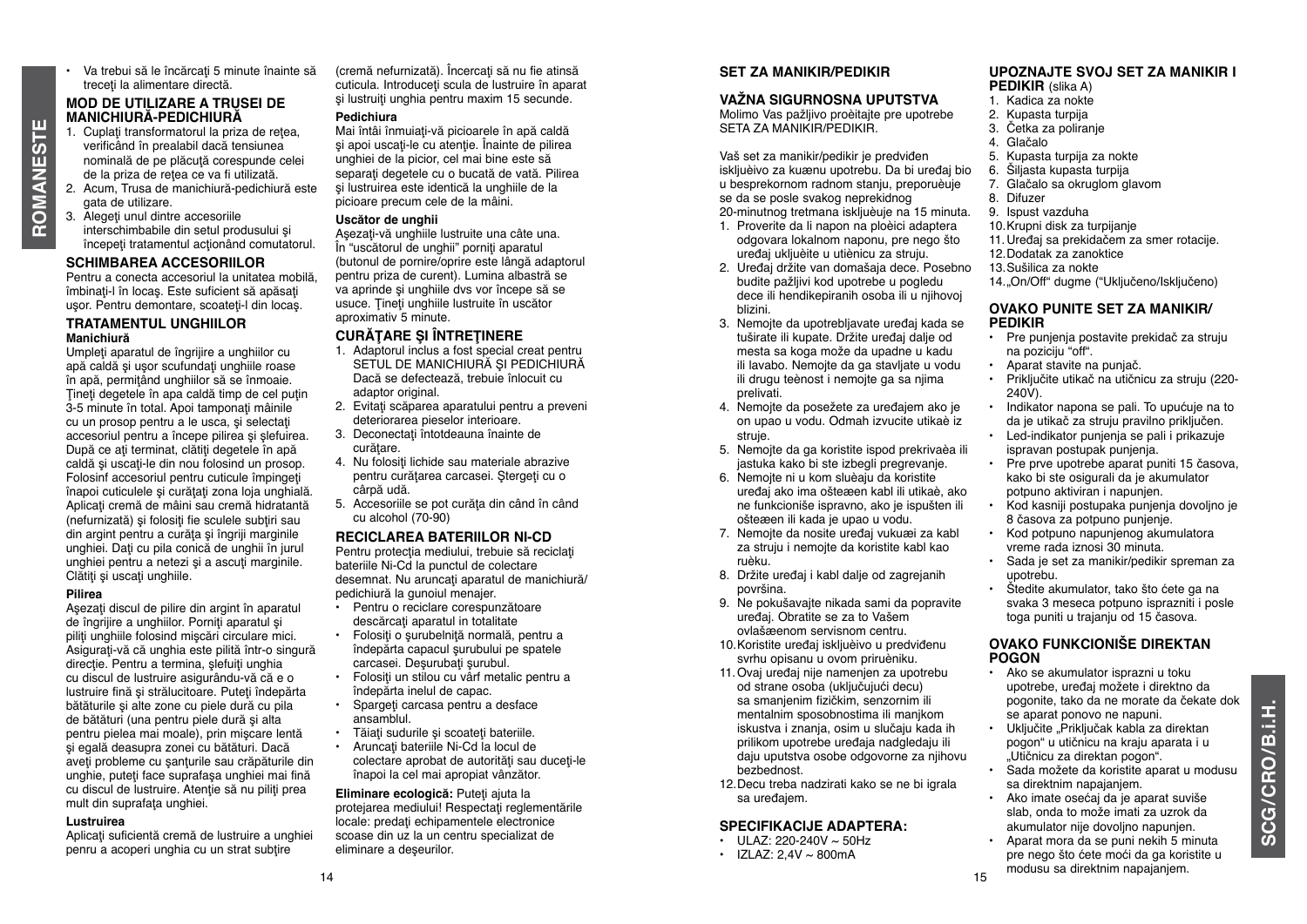# **O /B.i.H.**

#### **UPOTREBA VAŠEG SETA ZA PEDIKIR- I MANIKIR**

- 1. Proverite da li napon na ploèici odgovara utiènici za struju koja treba da se koristi, pre nego što uređaj ukljuèite u utiènicu za struju.
- 2. Sada je Vaš set za manikir- i pedikir spreman za korišæenje.
- 3. Odaberite jedan od izmenljivih dodataka i zapoènite sa Vašim tretmanom pritiskom na 2 brzinski prekidaè.

# **Zamena dodataka**

Da biste dodatak povezali direktno na ručni uređaj, pričvrstite ga samo lakim pritiskom. Dodaci se skidaju jednostavnim povlačenjem sa uređaja.

#### **TRETMAN NOKTIJU Manikir**

Napunite spa za nokte toplom vodom i nežno stavite vrhove prstiju u vodu da bi vam nokti omekšali. Držite prste u toploj vodi najmanje 3-5 minuta. Nakon što osušite ruke peškirom, odaberite dodatak koji želite i počnite sa čišćenjem i poliranjem. Pošto završite, potopite prste u toplu vodu i osušite ih peškirom. Pomoću dodatka za zanoktice (kako je to prikazano na dijagramu) gurnite zanoktice unazad i očistite koren nokta. Nanesite kremu za ruke ili sredstvo za vlaženje noktiju (nisu sastavni deo seta) i upotrebite ili deblji ili tanji srebrni dodatak da očistite i uredite krajeve noktiju. Pređite kupastom turpijom preko ivice noktiju da isturpijate oštre ivice. Isperite i osušite nokte.

#### **Glačanje**

Stavite srebrni disk za glačanie u uređaj. Uključite uređaj i glačajte nokte malim kružnim pokretima. Vodite računa da nokat bude glačan u jednom smeru. Za kraj, izglancajte nokat diskom za glancanje da bi ste dobili gladak i sjajan izgled. Možete ukloniti oblasti zadebljane i mrtve kože, turpijicom za zadebljanu kožu (jedna je za grubu kožu, druga je za oštećenu grubu kožu) blagim i ravnomernim kretnjama preko oblasti zadebljane kože. Ako imate problem sa brazdama i pukotinama na noktima možete površinu nokta učiniti glatkijom diskom za poliranje. Vodite računa da površinu nokta ne sastružete previše duboko.

# **Poliranje**

Nanesite kremu za poliranje noktiju (nije sastavni deo seta) u tankom sloju. Potrudite se da ne nasete krema na zanoktice. Ubacite

dodatak za poliranje na uređaj i polirajte nokat najviše 15 sekundi.

#### **Pedikir**

Prvo potopite stopala u toplu vodu na nekoliko minuta i pažljivo ih osušite. Pre nego što nanesete lak za nokte, najbolje je da između prstiju stavite komadiće tkanine ili malo vate. Turpijanje i poliranje noktiju na prstima na nogama isto je kao i na prstima na rukama.

### **Sušilica laka**

Stavite nalakirane nokte, jednu po jednu ruku, u sušilicu laka i uključite (prekidač za uključivanje/isključivanje nalazi se pored utičnice strujnog adaptera). Uključiće se plava svetlost i vaši nokti će početi da se suše. Držite nokte u sušilici oko 5 minuta.

# **ODRŽAVANJE I ÈIŠæENJE**

- 1. Priloženi adapter za struju je predviđen specijalno za Vaš SET ZA PEDIKIR- I MANIKIR. Kod ošteæenja on mora da se zameni originalnim adapterom.
- 2. Nemojte dopustiti da uređaj padne kako se ne bi oštetili unutrašnji delovi.
- 3. Pre èišæenja uređaja uvek izvucite utikaè iz utiènice za struju.
- 4. Nikada nemojte da koristite teènosti ili abrazivna sredstva da oèistite kuæište i kutiju. Obrišite ih samo vlažnom krpom.
- 5. Dodaci mogu sa vremena na vreme da se èiste alkoholom.

# **UKLANJANJE NI-CD AKUMULATORA**

Iz razloga zaštite prirode, Ni-Cd akumulator bi trebalo ukloniti putem odgovarajućeg sabirnog mesta. Set za manikir/pedikir nemojte bacati u kontejner za smeće.

- Pre bacanja, potpuno ispraznite aparat.
- Običnim šiljatim odvijačem uklonite plastični zavrtanj koji zatvara kućište na ivici donjeg dela kućišta. Odvijte zavrtanj.
- Uz pomoć šiljatog metalnog šiljka uklonite obruč oko glave kućišta.
- Na stolu rastavite aparat kako bi ste otvorili kućište.
- Odvojte sva zalemljena mesta i izvadite akumulator.
- Ni-Cd akumulator uklonite na sabirnom mestu određenom od strane nadležnih organa ili odnesite kod najbližeg prodavca.

# **Ekološko odlaganje otpada:** Možete

pomoći zaštiti okoline! Molimo ne zaboravite da poštujete lokalnu regulativu. Odnesite pokvarenu električnu opremu u odgovarajući centar za odlaganje otpada.

#### **КОМПЛЕКТ ЗА МАНИКЮР И ПЕДИКЮР**

#### **ВАЖНИ УКАЗАНИЯ ЗА БЕЗОПАСНОСТ**

Моля прочетете внимателно, преди да използвате КОМПЛЕКТА ЗА МАНИКЮР И ПЕДИКЮР.

Вашият комплект за маникюр и педикюр е предназначен изключително за домашна употреба. За да поддържате уреда в добро работно състояние, се препоръчва след всеки 20 минути непрекъснато използване уредът да се изключи за 15 минути.

- 1. Преди да включите уреда в електрическия контакт, се убедете, че напрежението върху табелката на адаптера отговаря на местното напрежение.
- 2. Дръжте уреда далече извън обсега на деца. Необходим е постоянен надзор, когато уредът се използва от деца, инвалиди или хора с увреждания.
- 3. Не използвайте уреда, докато се къпете във ваната или под душа. Не поставяйте и не съхранявайте уреда на място, откъдето може да падне или да бъде бутнат във вана или в умивалник. Не го потопявайте и не го оставяйте да падне във вода или друга течност.
- 4. Не се опитвайте да хванете уреда, ако е паднал във вода: веднага го изключете от контакта.
- 5. Не го използвайте под одеало или възглавница, за да се избегне прегряване.
- 6. Никога не работете с уреда, ако има повреден кабел или щепсел, ако не работи добре, ако е паднал на земята или е повреден, или ако е паднал във вода.
- 7. Не носете уреда за захранващия кабел и не използвайте кабела като дръжка.
- 8. Дръжте уреда и кабела далече от горещи повърхности.
- 9. Ако уредът не функционира добре, не се опитвайте да го поправите сами. Обърнете се за ремонта към оторизиран сервиз.
- 10.Използвайте този уред изключително само по предназначението, описано в настоящето упътване.
- 11.Този уред не е предназначен за употреба от лица (включително деца) с намалени физически, сетивни или умствени способности, или с липсващи знания и опит, освен ако не се наблюдават или не се инструктират относно употребата на уредa от лице, отговарящо за безопасността им.
- 12.Децата трябва да се наблюдават, за да се уверите, че не си играят с уреда.

# **ХАРАКТЕРИСТИКИ НА АДАПТЕРА**

- ВХОД: 220-240V  $\sim$  50Hz
- ИЗХОД: 2,4V  $\sim$  800mA

#### **ЗАПОЗНАНСТВО С КОМПЛЕКТА ЗА МАНИКЮР И ПЕДИКЮР** (фиг. A)

- 1. Вана за нокти
- 2. Коничен инструмент за полиране
- 3. Четка за лакиране
- 4. Инструмент за полиране
- 5. Конична пила за нокти 6. Коничен инструмент за точково
- полиране
- 7. Заоблен инструмент за полиране
- 8. Дифузор
- 9. Дюза за въздух
- 10.Голям диск за грубо полиране
- 11.Ръчно устройство за включване и директно завъртане.
- 12.Инструмент за кожички
- 13.Сушилня за нокти 14.Бутон за вкл./изкл.

#### **ЗАРЕЖДАНЕТО НА КОМПЛЕКТА ЗА МАНИКЮР И ПЕДИКЮР СТАВА ПО СЛЕДНИЯ НАЧИН:**

- Преди зареждането поставете превключвателя на захранването в позиция "off" ("изкл").
- Поставете уреда в зарядното устройство.
- Пъхнете щепсела в контакта на мрежата (220-240V).
- Индикаторът за захранването светва. Това показва, че щепселът е включен правилно в мрежата.
- LED индикаторът е включен и показва правилен процес на зареждане.
- Преди първата употреба зареждайте уреда в продължение на 15 часа, за да се убедите, че акумулаторът е напълно активиран и зареден.
- При следващите процеси на зареждане са достатъчни 8 часа за пълното зареждане.

**БЪΛГАРСКИ**

**SBATAPCKN**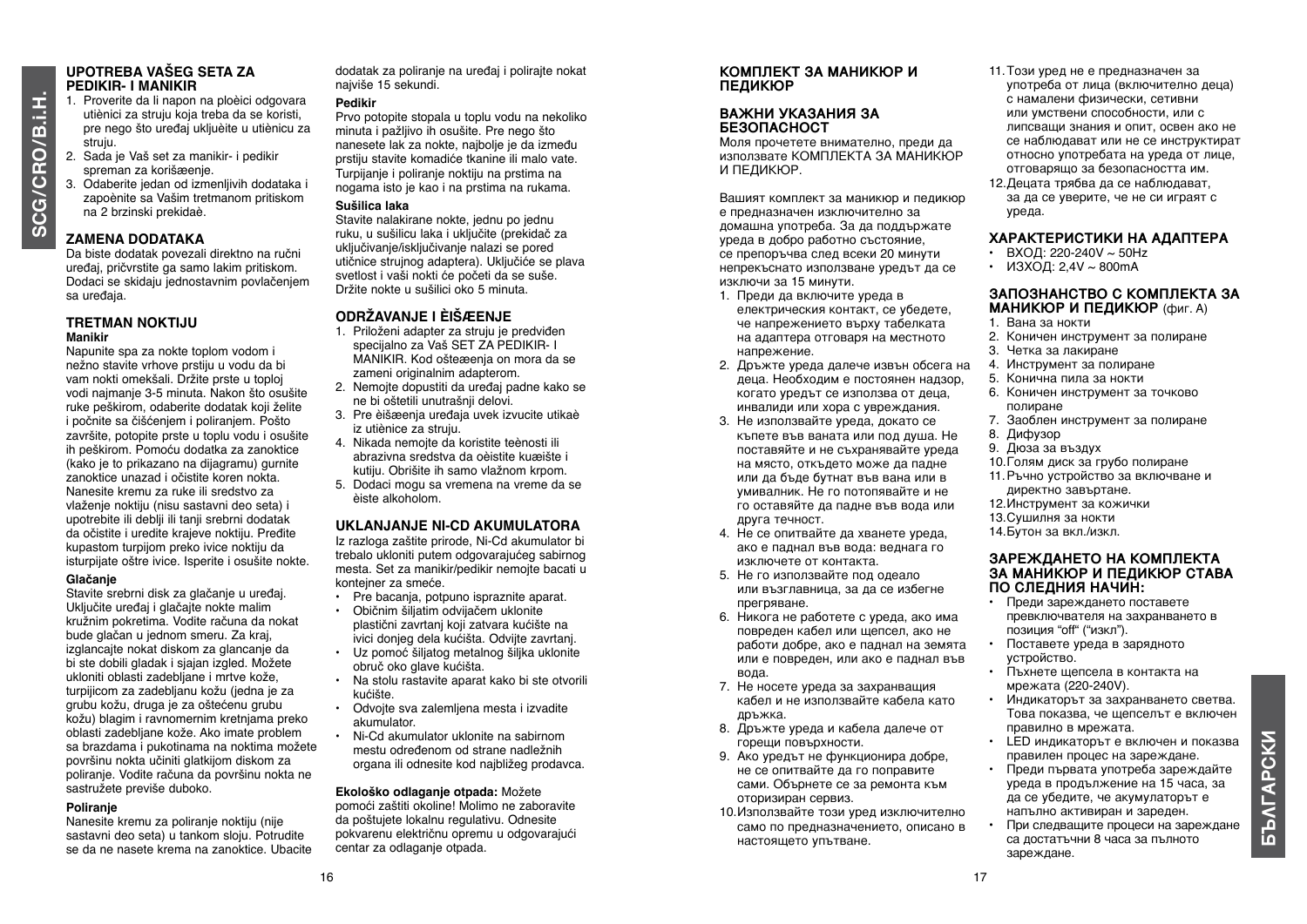- При напълно зареден акумулатор уредът може да работи в продължение на 30мин. • Сега комплектът за маникюр и педикюр е готов за използване.
- **STATAPCKN БЪΛГАРСКИ**

#### **ТАКА ДЕЙСТВА ДИРЕКТНОТО ЗАХРАНВАНЕ**

продължение на 15 часа.

• Грижете се за акумулатора, като веднъж на 3 месеца го разреждате напълно и след това го зареждате в

- Ако акумулаторът се разреди по време на работа, уредът може да работи и с директно захранване, за да не чакате, докато уредът се зареди отново.
- Пъхнете щепсела за директно захранване в буксата на края на уреда и в "буксата за директно захранване".
- Сега можете да използвате уреда в режим на директно захранване.
- Ако имате чувството, че мощността на уреда е твърде ниска, това се дължи на това,че акумулаторът не е зареден достатъчно.
- Тогава уредът трябва да се зарежда 5 минути, преди да може да се използва в режим на директно захранване.

#### **ИЗПОЛЗВАНЕ НА КОМПЛЕКТА ЗА МАНИКЮР И ПЕДИКЮР**

- 1. Убедете се, че напрежението върху табелката отговаря на напрежението в контакта, който ще се използва, и след това включете адаптера в контакта.
- 2. Сега Вашият комплект за маникюр и педикюр е готов за употреба.
- 3. Изберете една от сменяемите приставки и започнете процедурата, като използвате ключа с 2 скорости.

#### **Смяна на аксесоарите**

За да поставите приставката на дръжката я сложете директно върху механизма, използвайки съвсем леко усилие. За да я свалите, просто я махнете от механизма.

#### **ОФОРМЯНЕ НА НОКТИТЕ Маникюр**

Напълнете банята за нокти с топла вода, поставете внимателно ноктите си в нея и оставете да омекнат. Дръжте пръстите си в топлата вода поне 3-5

минути. След като подсушите ръцете си с кърпа за лице, изберете аксесоарите и започнете с изпилване и отстраняване на кожичките. След като приключите промийте пръстите си в топлата вода и ги подсушете с мека кърпа за лице. Притиснете надолу кожичките с помощта на инструмента и оформете ноктите. Нанесете крем или овлажнител (не се включват в доставката) и използвайте тънките сребърни инструменти, за да почистите и оформите ъглите. Шлифовайте с инструмента за фино полиране ъглите на ноктите, за да станат гладки и остри. Измийте и подсушете.

#### **Изпилване**

Поставете сребърния диск за нокти в уреда за оформяне на ноктите. Включете уреда и изпилете ноктите чрез малки кръгови движения. Уверете се, че ноктите се изпилват само в една посока. За да приключите, използвайте диска за полиране (както е обяснено на схемата) докато ноктите ви станат гладки и блестящи. Можете да отстраните втвърдената кожа с помощта на пилите за кожички (едната е за груба кожа, а другата за по-малко груба) чрез бавно, равномерно завъртане около загрубелите участъци от кожата. Ако имате проблем с канали и напуквания на ноктите, можете да направите повърхността по-гладка с диска за полиране. Не изпилвайте твърде много повърхността на нокътя.

#### **Полиране**

Нанесете достатъчно крем за полиране, който е достатъчен да образува тънък филм върху нокътя (не се включва в доставката). Не нанасяйте върху кожата. Поставете инструмента за полиране в уреда и полирайте нокътя за не повече от 15 секунди.

#### **Педикюр**

Първо накиснете краката си в топла вода за няколко минути и подсушете внимателно. Преди да изпилите ноктите е най-добре да разделите пръстите с памучни подложки. Процедурата за изпилване и полиране е същата, както при пръстите на ръцете.

#### **Сушилня за нокти**

Поставете полираните нокти на едната ръка. в сушилнята за нокти и включете (от бутона за вкл./изкл. в близост до контакта на променливотоковия адаптер). Включва се синята светлина и ноктите ви започват да се сушат. Дръжте лакираните нокти в сушилнята приблизително 5 минути.

#### **ПОДДРЪЖКА И ПОЧИСТВАНЕ**

- 1. Доставеният електрически адаптер е проектиран специално за Вашия КОМПЛЕКТ ЗА МАНИКЮР И ПЕДИКЮР. Ако е повреден, той трябва да бъде сменен с оригинален адаптер.
- 2. Избягвайте да изпускате уреда на земята, за да не се повредят вътрешните части.
- 3. Винаги изваждайте адаптера от контакта, преди да почистите уреда.
- 4. Никога не използвайте течности или абразивни почистващи средства, за да почистите корпуса на уреда и кутията. Само го избърсвайте с влажна кърпа.
- 5. Приставките могат да се почистват от време на време с алкохол (70-90).

#### **ТРЕТИРАНЕ НА NI-CD АКУМУЛАТОРА КАТО ОТПАДЪК**

По екологични причини никелкадмиевият акумулатор следва да се предаде в съответен събирателен пункт. Не изхвърляйте комплекта за маникюр и педикюр в контейнера за битови отпадъци.

- Преди предаването в събирателния пункт напълно разредете уреда.
- Отстранете пластмасовия затварящ винт в края на долната част на корпуса с нормална остра отвертка. Отвийте винта.
- С помощта на остър метален щифт отстранете пръстена около главата на корпуса.
- Разглобете уреда върху масата, за да отворите корпуса.
- Разрежете целия споен материал и извадете акумулатора.
- Предайте никел-кадмиевия акумулатор в определения от местната общинска администрация събирателен пункт или го занесете на най-близкия търговец.

#### **Съобразено с околната среда изхвърляне**

Можете да помогнете да защитим околната среда! Помнете, че трябва да спазвате местните разпоредби: Предавайте неработещото електрическо оборудване в специално предназначените за целта центрове.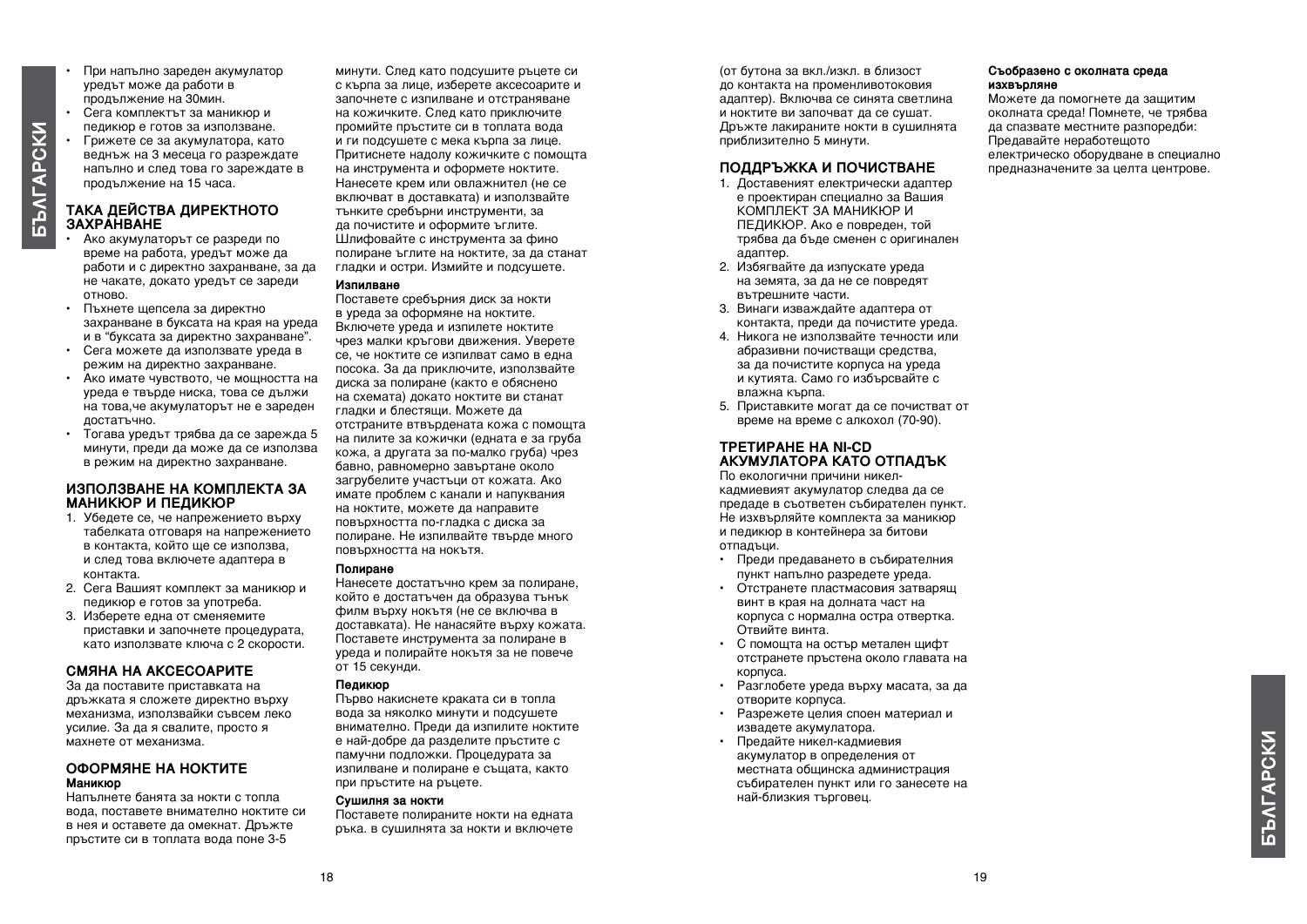# **MANIKĪRA/PEDIKĪRA APARĀTS**

#### **SVARĪGI DROŠĪBAS NOTEIKUMI**

Lūdzu, pirms lietošanas rūpīgi izlasiet MANIKĪRA-PEDIKĪRA komplekta lietošanas pamācību.

Jūsu Manikīra-Pedikīra komplekts ir domāts lietošanai mājas apstākļos. Lai ierīce ilgāk būtu lietošanas kārtībā, ieteicams pēc 20 minūšu ilgas darbināšanas to uz 15 minūtēm izslēgt.

**LATVIAN**

**LATVIAN** 

- 1. Pirms ierīces pievienošanas strāvas padevei pārliecinieties, ka spriegums lokālajā tīklā atbilst norādītajam spriegumam uz ierīces kontaktdakšas.
- 2. Ierīci turiet bērniem nepieejamā vietā. Veicot procedūras ar ierīci bērniem, personām ar garīgiem vai fiziskiem traucējumiem vai rīcībnespējīgām personām vai arī izmantojot ierīci to tuvumā, nepieciešama īpaši stingra uzraudzība.
- 3. Nelietojiet ierīci, atrodoties dušā vai vannā. Nenovietojiet ierīci vietās, no kurām tā var iekrist vannā vai izlietnē. Raugieties, lai ierīce netiktu ievietota ūdenī vai citā šķidrumā un lai šie šķidrumi netiktu uzlieti uz ierīces.
- 4. Neskarieties klāt ierīcei, ja tā iekritusi ūdenī. Šādā gadījumā nekavējoši atvienojiet to no strāvas.
- 5. Nelietojiet ierīci zem segas vai spilvena, lai nepieļautu tās pārkaršanu.
- 6. Nekādā gadījumā nelietojiet ierīci, ja tai ir bojāts vads vai kontaktdakša, ja tā nedarbojas atbilstoši norādītajām funkcijām, ja tā ir nokritusi, bojāta vai iekritusi ūdenī.
- 7. Nenesiet ierīci, turot to aiz vada, un neizmantojiet vadu kā rokturi.
- 8. Uzmanieties, lai ierīce un vads neatrastos karstu virsmu tuvumā.
- 9. Nemēģiniet pašrocīgi salabot ierīci. Nepieciešama remonta gadījumā griezieties rekomendētā klientu apkalpošanas centrā.
- 10.Ierīci izmantojiet tikai rokasgrāmatā norādītajam nolūkam.
- 11.Šī ierīce nav paredzēta tādiem cilvēkiem (tai sk. bērniem), kam ir pazeminātas fiziskās, sensorās vai prāta spējas, kā arī pieredzes vai zināšanu trūkums, izņemot gadījumus, kad viņus pieskata vai par ierīces lietošanu instruē cilvēks, kas atbild par viņu drošību.
- 12.Bērnus jāuzrauga, lai viņi nespēlētos ar ierīci.

#### **ADAPTERA SPECIFIKĀCIJAS:**

- $\cdot$  IEEJAS SPRIEGUMS: 220-240V  $\sim$  50Hz
- $\cdot$  IZEJAS SPRIEGUMS: 2.4V  $\sim$  800mA

#### **IEPAZĪSITI SAVU MANIKĪRA UN PEDIKĪRA KOMPLEKTU** (att. A)

- 1. Nagu vanniņa
- 2. Vīlēšanas uzgalis
- 3. Pulēšanas birstīte
- 4. Vīlēšanas smalkais uzgalis
- 5. Konusveida nagu vīle
- 6. Vīlēšanas smailais uzgalis
- 7. Vīlēšanas smalkais apalais uzgalis
- 8. Smidzinātājs
- 9. Gaisa uzgalis
- 10.Lielais rupjais vīlēšanas disks
- 11.Rokas ierīce ar slēdzi rotēšanas virzienam
- 12.Kutikulas stūmējs
- 13.Nagu žāvētājs
- 14.Ieslēgšanas/izslēgšanas poga

#### **ŠĀDI JŪS VARAT VEIKT MANIKĪRA/ PEDIKĪRA APARĀTA UZLĀDĒŠANU**

- Pirms lādēšanas aparāta strāvas padeves slēdzi iestatiet pozīcijā "off".
- Ievietojiet aparātu lādēšanas nodalījumā.
- Kontaktspraudni pievienojiet lokālajai kontaktligzdai (220-240V).
- Strāvas indikātors ieslēdzas. Indikātora ieslēgšanās norāda uz to, ka kontaktspraudnis kontaktligzdai ir pievienots pareizi.
- LED lādēšanas indikātors ir ieslēdzies un uzrāda lādēšanas pareizi norisi.
- Pirms pirmās aparāta lietošanas reizes aparātu nepieciešms lādēt 15 stundas, lai nodrošinātu to, ka baterija ir pilnībā aktivizēta un līdz galam uzlādēta.
- Aparātu lādējot atkārtoti, aparāta pilnīgai uzlādēšanai nepieciešamais laiks ir 8 stundas.
- Baterijai esot līdz galam uzlādētai, aparāta darbības laiks ir 30 minūtes.
- Tagad manikīra/pedikīra aparāts ir sagatavots lietošanai.
- Saudzējiet aparāta bateriju, ik pēc 3 mēnešiem to izlādējot un pēc tam 15 stundas to atkal uzlādējot.

#### **ŠĀDI JŪS VARAT LIETOT APARĀTU, IZMANTOJOT TĪKLA STRĀVU**

• Ja aparāta lietošanas laikā baterija izlādējas, Jūs varat turpināt to lietot, izmantojot tīkla strāvu, negaidot, līdz baterija ir no jauna uzlādējusies.

- "Aparāta tīkla strāvas kabeļspraudni" iespraudiet ligzdā aparāta aizmugurējā panelī un "ligzdā, kas paredzēta tīkla strāvas pievadei".
- Tagad Jūs aparātu varat lietot tīkla strāvas pievades režīmā.
- Ja Jums šķiet, ka aparāta jauda sāk samazināties, tad tas norāda uz to, ka aparāta baterija nav līdz galam uzlādēta.
- Tādā gadījumā aparāts 5 minūtes ir jāuzlādē, pirms to var lietot tīkla strāvas pievades režīmā.

#### **PEDIKĪRA-MANIKĪRA KOMPLEKTA LIETOŠANA**

- 1. Pirms pieslēdzat ierīci strāvai, neaizmirstiet pārliecināties, ka strāvas spriegums, kas norādīts uz kontaktdakšas, atbilst spriegumam rozetē.
- 2. Tagad manikīra-pedikīra komplekts ir gatavs lietošanai.
- 3. Izvēlieties kādu no maināmajiem rīkiem un ieslēdziet ierīci ar otro ātruma slēdzi.

#### **Aksesuāru apmaiņa**

Lai ievietotu pievienojumus rokas ierīcē. vienkārši viegli iespiediet to aprīkojumā. Lai tos nonemtu vienkārši iznemiet tos no aprīkojuma.

#### **NAGU APSTRĀDE Manikīrs**

Piepildiet nagu spa vanniņu ar siltu ūdeni un lēnām ielieciet pirkstu galus ūdenī, lai nagi kļūtu mīkstāki. Turiet pirkstus ūdenī vismaz 3-5 minūtes. Pēc izņemšanas no ūdens noslaukiet rokas dvielī, izvēlieties nepieciešamo piederumu un sāciet vīlēšanu un pulēšanu. Pēc tam noskalojiet pirkstus siltā ūdenī un vēlreiz nosusiniet tos dvielī. Izmantojot kutikulas stūmēju, pastumiet kutikulu atpakaļ un notīriet naga pamatnes zonu. Uzsmērējiet roku krēmu vai mitrinātāju (nav pievienots) un ar rupju un/vai smalku sudraba rīku notīriet un apstrādājiet nagu maliņas. Ar vīlēšanas smailo uzgali apstrādājiet nagu maliņas, lai nogludinātu asas malas. Noskalojiet un noslaukiet nagus.

#### **Vīlēšana**

Uzlieciet sudraba vīlēšanas disku rokas ierīcei. Ieslēdziet ierīci un vīlējiet nagus, veicot nelielas aplveida kustības. Pārliecinieties, ka nagus vīlējat vienā virzienā. Nobeigumā nopulējiet nagus, izmantojot pulēšanas uzgali, piešķirot nagiem gludumu un spīdīgumu. Jūs varat atbrīvoties no raupjas vai cietas ādas, izmantojot raupjo

vīli (viena cietai ādai un otra atmirušai ādai), lēni to kustinot pa raupjās ādas zonu. Ja jums ir problēmas ar rievotiem un saplaisājušiem nagiem, jūs varat padarīt naga virsmu gludāku, izmantojot pulēšanas uzgali. Uzmanieties, lai pārāk daudz nenovīlētu naga virsmu.

#### **Pulēšana**

Uzsmērējiet pietiekamu daudzumu nagu pulēšanas krēma (nav pievienots), lai nags būtu pārklāts ar plānu kārtiņu. Mēģiniet ar to neaizskart kutikulu. Ievietojiet pulēšanas rīku ierīcē un pulējiet katru nagu ne ilgāk kā 15 sekundes.

#### **Pedikīrs**

Vispirms dažas minūtes pamērcējiet pēdas siltā ūdenī, pēc tam tās uzmanīgi noslaukiet. Pirms kāju pirkstu nagu vīlēšanas būtu labi atdalīt kāju pirkstus, izmantojot vates gabaliņus. Vīlēšana un pulēšana kāju pirkstu nagiem veicama tāpat kā roku pirkstu nagiem.

#### **Nagu žāvētājs**

Ievietojiet nolakotos nagus, katru roku atsevišķi, "nagu žāvētājā" un ieslēdziet to (ieslēgšanas/izslēgšanas (on/off) slēdzis atrodas blakus maiņstrāvas adaptera izejai). Iedegsies zila gaisma, un tiks uzsākta jūsu nagu žāvēšana. Turiet lakotos nagus žāvētājā aptuveni 5 minūtes.

#### **TĪRĪŠANA UN KOPŠANA**

- 1. Komplektā iekļautais strāvas adapteris ir paredzēts tieši šim MANIKĪRA-PEDIKĪRA KOMPLEKTAM. Bojājumu gadījumā tas jānomaina pret tādu pašu oriģinālu.
- 2. Neļaujiet ierīcei krist, lai netiktu bojātas tās sastāvdaļas.
- 3. Pirms tīrīšanas atvienojiet ierīci no strāvas.
- 4. Nekad neizmantojiet šķidrumus un abrazīvus tīrīšanas līdzekļus ierīces korpusa un kārbas tīrīšanai. Ierīci noslaukiet ar mitru lupatinu.
- 5. Rīkus periodiski var notīrīt ar alkoholu (70-90).

#### **NI-CD BATERIJAS UTILIZĒŠANA**

Lai aizsargātu apkārtējo vidi no kaitīgu vielu ietekmes, Ni-Cd bateriju ieteicams uztilizēt speciālās kaitīgo vielu savākšanas vietās. Neizmetiet manikīra/pedikīra aparātu kopā ar citiem mājsaimniecības atkritumiem parastajā atkritumu tvertnē.

• Pirms uztilizēšanas pilnībā izlādējiet aparāta bateriju.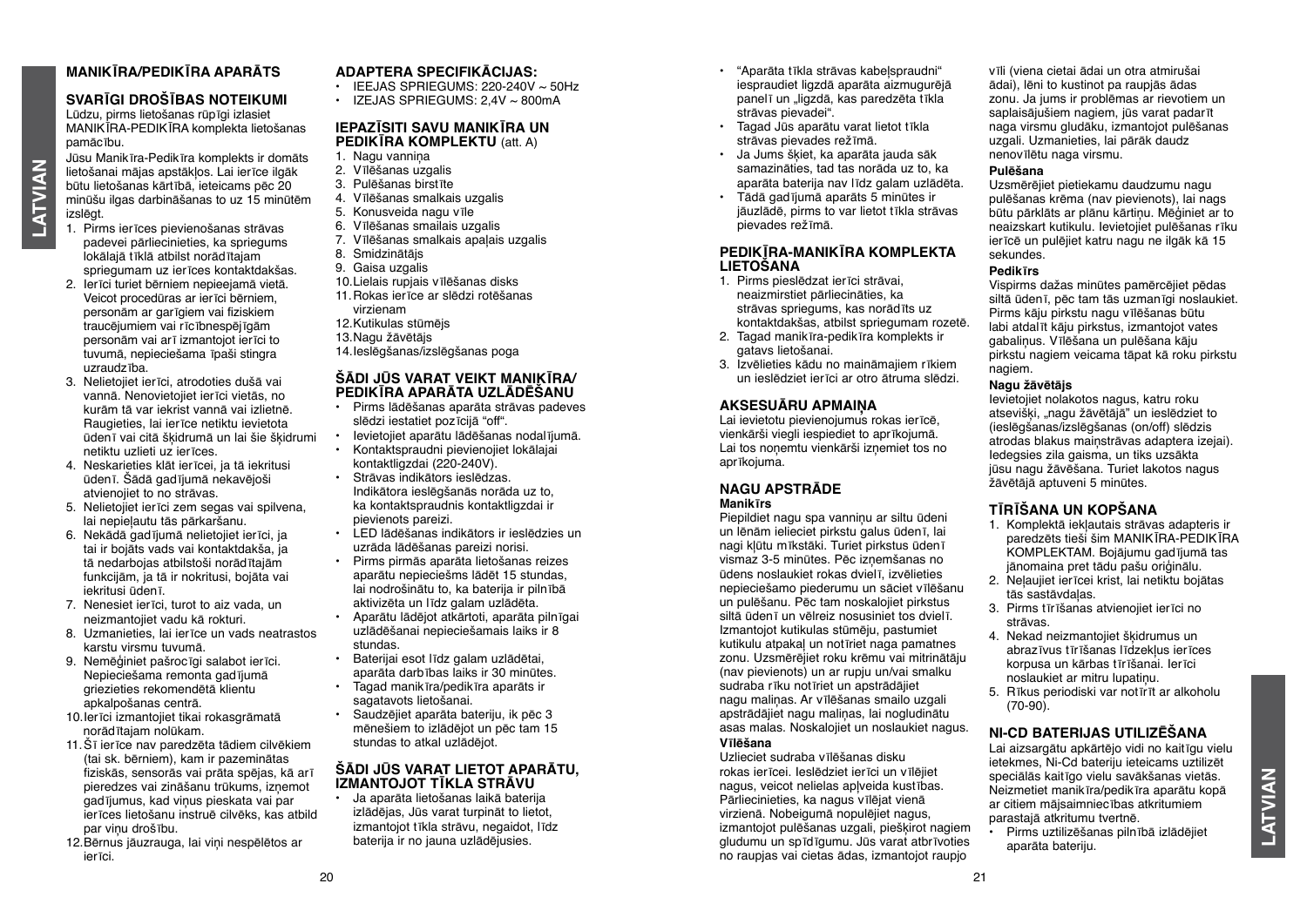- Ar parasto smailo skrūvgriezni atskrūvējiet un izņemiet plastmasas slēgskrūvi pie apakšējā korpusa malas.
- Ar smaila metāla stienīša palīdzību noņemiet riņķi ap korpusa galviņu.
- Uz galda izkomplektējiet ierīci, lai atvērtu korpusu.
- Pārgrieziet plumbu un izņemiet bateriju.
- Ni-Cd bateriju utilizējiet valsts pārvaldes institūciju noteiktajā kaitīgo atkritumu savākšanas vietā vai nogādājiet to pie tuvākā tirdzniecības pārstāvja.

**LATVIAN**

**LATVIAN** 

**Videi draudzīga atbrīvošanās no ierīces**

Jūs varat palīdzēt saudzēt vidi! Lūdzu, ievērojiet vietējo valsts likumdošanu, nogādājiet nedarbojošos elektrisko aprīkojumu piemērotā atkritumu savākšanas centrā.

# **MANIKIŪRO/PEDIKIŪRO KOMPLEKTAS**

#### **SVARBŪS NURODYMAI DĖL SAUG O S**

Būtinai perskaitykite juos prieš naudodami savo MANIKIŪRO IR PEDIKIŪRO KOMPLEKTĄ.

Jūsų manikiūro ir pedikiūro komplektas yra skirtas tik buities reikmėms. Kad prietaisas išliktų nepriekaištingos būklės, rekomenduojama jį išjungti ir palaikyti 15 minučių po to, kai prietaisas be pertraukos veikė 20 minučių.

- 1. Prieš kišdami prietaiso kištuką į kištukinį lizdą įsitikinkite, ar įtampa, nurodyta adapterio techninių parametrų lentelėje, atitinka vietos elektros įtampą.
- 2. Laikykite prietaisą vaikams nepasiekiamoje vietoje. Ypač atsargūs būkite naudodami prietaisą netoli vaikų ar neigaliųjų.
- 3. Nenaudokite prietaiso prausdamiesi po dušu ar maudydamiesi. Laikykite prietaisą toliau nuo vietų, kuriose jis gali įkristi į vonią ar praustuvą. Nedėkite prietaiso į vandenį ar kitą skystį ir nepilkite vandens ant prietaiso.
- 4. Nelieskite prietaiso, jei jis buvo įkritęs į vandenį: nedelsdami ištraukite jo kištuką iš kištukinio lizdo.
- 5. Nenaudokite prietaiso po antklode ar pagalve, kad jis neperkaistų.
- 6. Jokiu būdu nenaudokite prietaiso, jei jo elektros laidas ar kištukas pažeistas, jei prietaisas netinkamai veikia, buvo nukritęs ar sugadintas, arba įkritęs į vandenį.
- 7. Neneškite prietaiso už jo elektros laido ir nenaudokite laido kaip rankenos.
- 8. Saugokite prietaisą ir jo laidą nuo įkaitusių paviršių.
- 9. Nebandykite patys remontuoti prietaiso. Kreipkitės į įgaliotą techninės priežiūros centrą.
- 10.Naudokite šį prietaisą tik pagal šioje instrukcijoje aprašytą paskirtį.
- 11.Šį įrenginį draudžiama naudoti žmonėms (įskaitant vaikus), turintiems fizinę, jutiminę ar protinę negalią arba patirties ir žinių neturintiems asmenims, nebent juos prižiūri arba nurodo, kaip naudotis įrenginiu, už jų saugumą atsakingas asmuo.
- 12.Vaikai turi būti prižiūrimi, siekiant užtikrinti, kad jie nežaistų su prietaisu.

#### **ADAPTERI O PARAMETRAI:**

- $\cdot$  IEJIMAS: 220-240V  $\sim$  50Hz
- $\cdot$  IŠĖJIMAS: 2,4V ~ 800mA

#### **APIE JŪSŲ MANIKIŪRO IR PEDIKIŪRO KOMPLEKTĄ** (pav. A )

- 1. Vonelė nagams
- 2. Šlifavimo konusas
- 3. Poliravimo šepetėlis
- 4. Smulkus šlifuoklis
- 5. Konusinė nagu dildė
- 6. Smailus šlifavimo konusas
- 7. Apvalios galvutės šlifavimo dailintuvas
- 8. Difuzorius
- 9. Oro purkštukas
- 10. Didelis šlifavimo diskas Rupus
- 11.Rankų prietaisas su jungikliu ir sukimosi krypties perjungikliu
- 12.Odelių spaustukas
- 13.Nagų džiovintuvas
- 14. ljungimo/išjungimo" mygtukas

#### **MANIKIŪRO/PEDIKIŪRO KOMPLEKTO ĮKROVIMAS**

- Prieš įkraudami prietaisą, nustatykite srovės jungiklį į padėtį "off".
- Įdėkite prietaisą į įkrovimo dėklą.
- Įkiškite kištuką į patalpos kištukinį lizdą  $(220 - 240V)$ .
- Užsidega srovės indikatorius. Taip nurodoma, kad prietaisas prijungtas tinkamai.
- Krovimo kontrolinė lemputė dega ir nurodo, kad kraunama tinkamai.
- Prieš pirmą kartą panaudodami prietaisą kraukite jį 15 val., kad isitikintumėte. kad akumuliatorius visiškai aktyvintas ir įkrautas.
- Po to pakaks krauti prietaisą 8 val.
- Jei akumuliatorius iki galo įkrautas, prietaisas veikia 30min.
- Dabar manikiūro/pedikiūro komplektas paruoštas darbui.
- Saugokite akumuliatorių: kas 3 mėn. jį iki galo iškraukite ir po to įkraukite jį 15 val.

#### **TIESI OGINIS JUNGIMAS**

- Jei naudojant prietaisą išsikrauna akumuliatorius, prietaisą galima jungti ir tiesiogiai, kad nereikėtų laukti, kol bus įkrautas akumuliatorius.
- Tiesioginio jungimo kabelio kištuką įkiškite į lizdą prietaiso gale ir į tiesioginio jungimo lizdą.
- Dabar galite įjungti prietaisą tiesioginio jungimo režimu.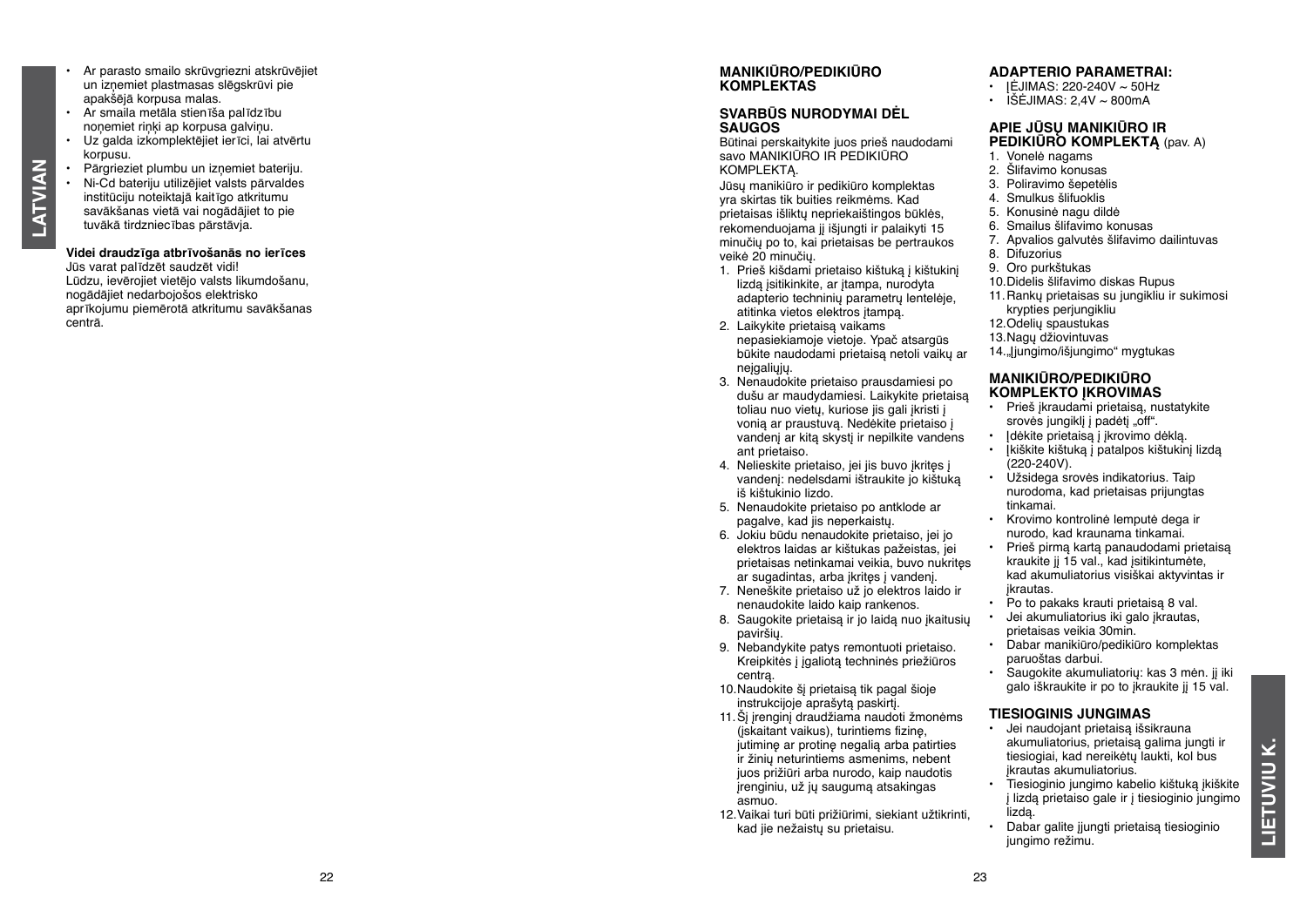- Jei manote, kad prietaisas veikia per silpnai, vadinasi, akumuliatorius nepakankamai įkrautas.
- Tada prietaisą reikia 5 min. krauti ir tik tada perjungti į tiesioginio jungimo režimą.

# **JŪSŲ PEDIKIŪRO IR MANIKIŪRO KOMPLEKTO NAUDOJIMAS**

- 1. Prieš kišdami prietaiso kištuką į kištukinį lizdą įsitikinkite, ar įtampa, nurodyta adapterio techninių parametrų lentelėje, atitinka vietos elektros įtampą.
- 2. Dabar manikiūro ir pedikiūro komplektas paruoštas darbui.
- 3. Pasirinkite vieną iš keičiamų priedų ir pradėkite manikiūro ar pedikiūro procedūrą iš pradžių įjungdami 2 greičių jungiklį.

#### **Priedų keitimas**

**Lietuviu k.**

LIETUVIU K.

Jei norite prijungti priedą prie rankinio bloko, tiesiogiai uždėkite priedą ant dantračio lengvai paspausdami. Jei norite priedą nuimti – tiesiog ji švelniai nutraukite.

#### **NAGŲ PRIEŽIŪRA Manikiūras**

Užpildykite nagų aparatą šiltu vandeniu ir atsargiai įkiškite pirštų galiukus į vandenį, palaukite, kol nagai suminkštės. Pirštus šiltame vandenyje laikykite iš viso apie 3-5 minutes. Kai sausai nusivalysite savo rankas veido valymo šluoste, pasirinkite priedą ir pradėkite dildyti ir blizginti. Kai baigsite, praskalaukite pirštus šiltame vandenyje ir gerai juos nusausinkite veido šluoste. Naudodamiesi nagų odelių priedu, stumkite odeles atgal ir sutvarkykite nagų pagalvėlių vietas. Užtepkite rankų kremo ar drėkiklio (nekomplektuojama) ir naudokite arba storus, arba plonus sidabrinius įrankius tam. kad nuvalytumėte ir sutvarkytumėte nagų briaunas. Įjunkite smulkų šlifavimo konusą aplink nagų briaunas, kad nušlifuotumėte bet kokius aštrius kampus. Nuskalaukite ir išdžiovinkite nagus.

#### **Dildymas**

Uždėkite sidabrinį dildymo diskelį ant savo rankinio prietaiso. Ijunkite blokelį ir dildykite nagus naudodami nedidelius apskritus judesius. Patiktrinkite ar nagai dildomi viena kryptimi. Norėdami užbaigti, blizginkite nagą su poliravimo disku užtikrindami tolygią blizgančią apdailą. Nuospaudas ir kitas sukietėjusias odos vietas galite pašalinti nuospaudų dilde (viena dildė skirta kietai

odai, kita skirta minkštesnei nelygiai odai) lėtai ir tolygiai judindami ją ties sukietėjusia vieta. Jei turite problemą dėl įtrūkimų ir griovelių nage, galite palyginti nago paviršių su poliravimo disku. Saugokitės, kad nenudildytumėte nago paviršiaus per daug.

#### **Poliravimas**

Užtepkite pakankamai nagų poliravimo kremo, kad padengtumėte nagą plonu sluoksniu (nekomplektuojama) Stenkitės užtepti taip, kad kremas nesiektų nago odelės. Įdėkite nagų poliravimo įrankį ant prietaiso ir poliruokite nagą maksimum 15 sekundžių.

#### **Pedikiūras**

Pirmiausia sudrėkinkite pėdas šiltame vandenyje kelioms minutėms ir tada gerai nudžiovinkite. Prieš dildant kojų nagus, geriausia į tarpupirščius įkišti medvilninės vatos gabalėlius. Kojų nagai dildomi ir poliruojami taip pat, kaip ir rankų nagai.

#### **Nagų džiovintuvas**

Uždėkite nagus po vieną vienu metu į nagų džiovintuvą. Įjunkite šį prietaisą (įjungimo/ išjungimo jungikliu, kuris yra šalia AC adapterio išėjimo. Isijungs mėlyna lemputė ir Jūsų nagai pradės džiūti. Laikykite nupoliruotus nagus džiovintuve apie 5 minutes.

#### **TECHNINĖ PRIEŽIŪRA IR VALYMAS**

- 1. Pridedamas srovės adapteris yra specialiai sukurtas jūsų MANIKIŪRO IR PEDIKIŪRO KOMPLEKTUI. Jei adapteris sugenda, jį reikia keisti kitu to paties gamintojo adapteriu.
- 2. Saugokitės, kad prietaisas nenukristų ir nebūtų pažeistos jo detalės.
- 3. Prieš valydami prietaisą visada ištraukite jo kištuką iš kištukinio lizdo.
- 4. Valydami prietaisą ar jo dėžutę, jokiu būdu nenaudokite skysčių ar abrazyvinių valiklių. Valykite prietaisą tik drėgna šluoste.
- 5. Priedus kartais galima valyti alkoholiu.

#### **NIKELI O-KADMI O AKUMULIAT ORIAUS UTILIZAVIMAS**

Laikydamiesi aplinkosaugos nurodymų nikelio-kadmio akumuliatorius utilizavimui vežkite į atitinkamus surinkimo punktus. Neišmeskite manikiūro/pedikiūro prietaiso tiesiog į šiukšlių dėžę.

• Prieš utilizuodami prietaisą, visiškai iškraukite jo akumuliatorių.

- Iškrapštykite plastikinį fiksavimo kamštį apatinėje korpuso dalyje aštriu atsuktuvu. Išsukite varžtą.
- Aštriu metaliniu strypeliu nuimkite viršutinės korpuso dalies žiedą.
- Pasidėkite prietaisą ant stalo ir išardykite, kad galėtumėte atidaryti korpusą.
- Praskirkite sulituotas schemas ir laidus bei išimkite akumuliatorių.
- Nikelio-kadmio akumuliatorių nugabenkite į įstatymu numatytą surinkimo punktą arba nuneškite į artimiausią šių prietaisų parduotuvę.

#### **Aplinkai saugus išmetimas**

Jūs galite padėti saugoti aplinką! Nepamirškite laikytis vietos reikalavimų: atitarnavusius elektros prietaisus atiduokite į atitinkamą atliekų utilizavimo centrą.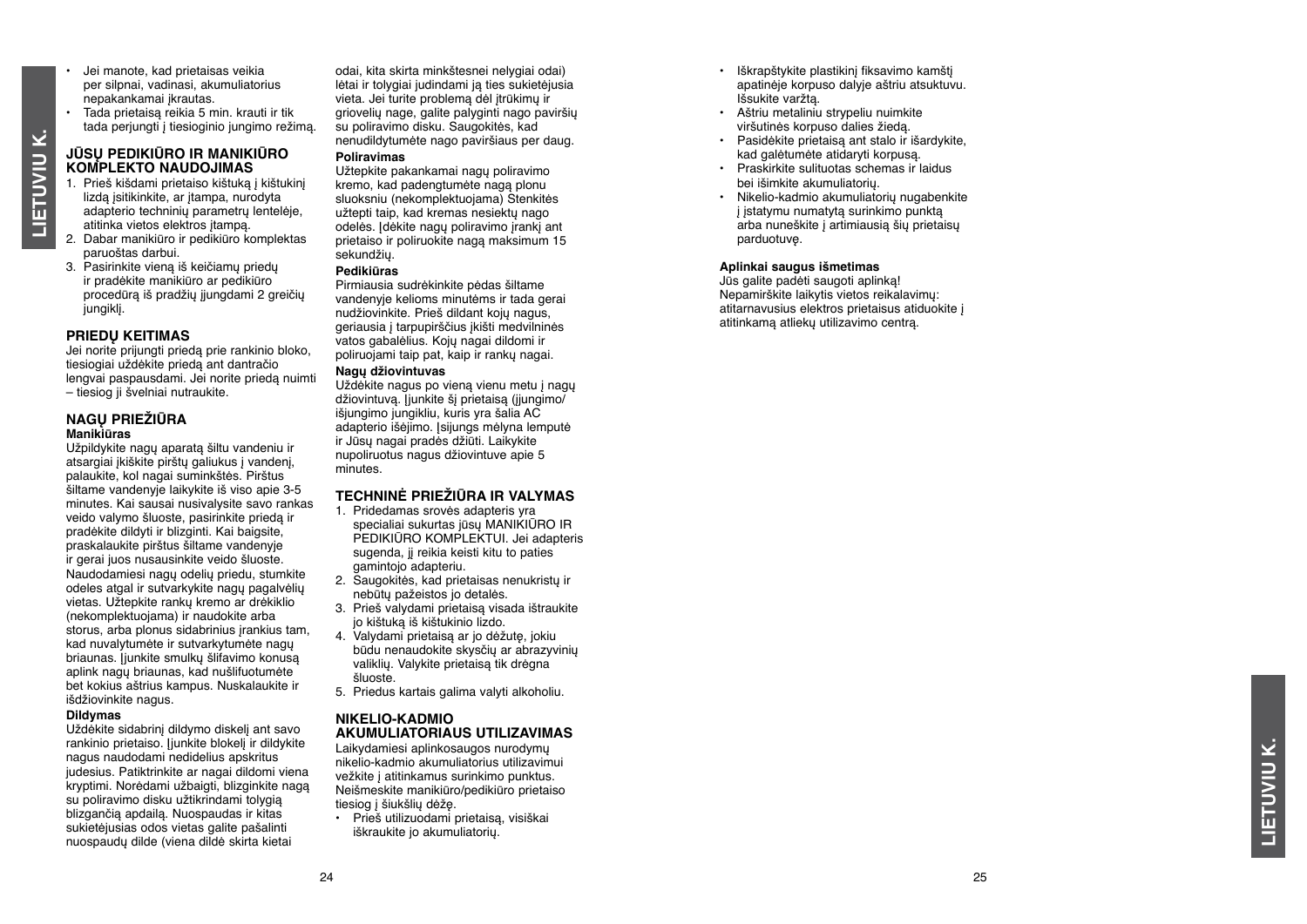# *YKPAÏHCbKA* **УКРАЇНСЬКА**

## **НАБІР ДЛЯ МАНІКЮРУ ТА ПЕДИКЮРУ**

#### **ВАЖЛИВІ МІРИ БЕЗПЕКИ**

Будь ласка, уважно прочитайте інструкції, перш ніж використовувати НАБІР ДЛЯ МАНІКЮРУ ТА ПЕДИКЮРУ

Набір для манікюру та педикюру призначений для використання виключно в домашніх умовах.

Щоб підтримувати прилад в доброму робочому стані рекомендується вимикати його на 15 хвилин після кожних 20 хвилин безперервної роботи.

- 1. Перш ніж вмикати прилад в електричну розетку, необхідно перевірити чи співпадає напруга в місцевій електромережі зі значеннями, вказаними на номінальній табличці адаптера.
- 2. Зберігайте прилад в недоступному для дітей місці. Не залишайте без догляду прилад, що використовується дітьми, інвалідами або недієздатними людьми.
- 3. Не використовуйте прилад в ванній чи під душем. Не розміщуйте та не зберігайте прилад в місцях, з яких він може впасти та потрапити в ванну чи раковину. Не занурюйте та не впускайте прилад в воду чи інші рідини.
- 4. Якщо прилад потрапив у воду, не намагайтесь його витягти: негайно вимкніть його з розетки.
- 5. Щоб запобігти перегріванню приладу, не накривайте його ковдрою чи подушкою під час використання.
- 6. Не використовуйте прилад, якщо його кабель живлення чи штепсельна вилка ушкоджені, якщо він не працює відповідним чином, якщо він падав та ушкодився, та якщо потрапляв у воду.
- 7. Не переносьте прилад, тримаючи його за кабель живлення.
- 8. Зберігайте прилад та його кабель живлення подалі від гарячих предметів.
- 9. Якщо прилад зламався, не намагайтесь самостійно його відремонтувати. Зверніться в авторизований сервісний центр.
- 10.Використовуйте прилад виключно за його призначенням, як вказано в даному керівництві.
- 11.Цей пристрій не призначений для використання особами (включаючи дітей) з фізичними та розумовими вадами, або особами без належного досвіду чи знань, якщо вони не пройшли інструктаж по користуванню цим пристроєм під наглядом особи, відповідальної за їх безпеку.
- 12.Не дозволяйте дітям гратися з цим пристроєм.

#### **ТЕХНІЧНІ ХАРАКТЕРИСТИКИ АДАПТЕРА:**

- $\overline{B}$  BXIЛ: 220-240B  $\sim$  50 $\overline{C}$ u
- ВИХІЛ: 24В  $\sim$  800мА

#### **ЗНАЙОМСТВО З НАБОРОМ ДЛЯ МАНІКЮРУ ТА ПЕДИКЮРУ** (мал. A) 1. Ванночка для нігтів

- 
- 2. Насадка-конус для шліфування
- 3. Щіточка для полірування
- 4. Насадка для вирівнювання
- 5. Конічна насадка для моделювання нігтів
- 6. Загострена насадка-конус для шліфування
- 7. Насадка для вирівнювання з круглою голівкою
- 8. Дифузор
- 9. Повітряний розпилювач
- 10.Великий диск-насадка з абразивним покриттям
- 11.Корпус приладу з регулятором напрямку обертання насадок
- 12.Лопатка для відділення кутикули
- 13.Камера для сушки нігтів
- 14.Кнопка "On/Off" (Увімк./Вимк.)

#### **ЯК ЗАРЯДИТИ НАБІР ДЛЯ МАНІКЮРУ ТА ПЕДИКЮРУ**

- Щоб зарядити прилад, вимкніть його.
- Встановіть прилад на зарядний блок.
- Вставте вилку кабелю живлення в побутову розетку (220-240В).
- Якщо увімкнення в мережу відбулося правильно, то загориться індикатор живлення.
- Світлодіодний індикатор зарядки горить, вказуючи, що прилад заряджається правильно.
- Перед першим використанням залиште прилад заряджатися протягом 15 годин для повної активації та зарядки акумулятора. • Потім, для повної зарядки буде
- достатньо 8 годин.
- Однієї повної зарядки вистачає мінімум на 30 хвилин роботи.
- Після зарядки можна виконувати манікюр/педикюр на повній потужності.
- Для збереження акумулятора розряджайте його повністю кожні 3 місяці та потім залишайте прилад заряджатися протягом 15 годин.

#### **ЯК ВИКОРИСТОВУВАТИ ПРИЛАД ПРИ ПРЯМОМУ ЖИВЛЕННІ**

- Якщо під час використання акумулятор розрядився, прилад можна безпосередньо підключити до прямого живлення та продовжувати роботу, не чекаючи, поки акумулятор зарядиться.
- Вставте «кабельний з'єднувач для прямого живлення» в гніздо на кінці приладу та в «гніздо для прямого живлення».
- Прилад може відразу ж працювати в режимі прямого живлення.
- Якщо, на ваш погляд, прилад працює недостатньо потужно, то, скоріше за все, акумулятор сильно розрядився.
- В такому разі, перш ніж використовувати прилад в режимі прямого живлення, залиште його підзарядитися протягом 5 хвилин.

#### **ЯК КОРИСТУВАТИСЯ НАБОРОМ ДЛЯ МАНІКЮРУ ТА ПЕДИКЮРУ**

- 1. Підключіть адаптер напруги до розетки, попередньо переконавшись, що напруга електромережі співпадає зі значеннями, вказаними на приладі.
- 2. Набір для манікюру та педикюру готовий до використання.
- 3. Встановіть одну зі змінних насадок, що постачаються з приладом, та почніть сеанс, встановивши перемикач на швидкість 2.

#### **Зміна приладдя**

Щоб приєднати насадку до ручного приладу, з'єднайте її з приводом, злегка натиснувши на неї. Щоб зняти її, просто потягніть за неї.

#### **ДОГЛЯД ЗА НІГТЯМИ Манікюр**

Наповніть ванночку теплою водою та обережно опустіть кінчики пальців у воду, щоб пом'якшити нігті. Тримайте пальці у теплій воді приблизно 3-5 хвилин.

Добре витріть руки рушником та виберіть інструмент для обробки та полірування нігтів. Після обробки сполосніть пальці у теплій воді та добре витріть рушником. За допомогою інструмента для обробки кутикули відділіть кутикулу від нігтьової пластини. Нанесіть крем для рук або засіб для зволоження (не постачається) та, користуючись срібними інструментами на ваш вибір, обробіть краї нігтя. Обробляйте краї нігтя дрібнозернистою конусною насадкою, щоб видалити гострі краї. Сполосніть та висушіть нігті.

#### **Обпилювання нігтів**

Встановіть срібний диск для моделювання форми нігтів на корпус приладу. Увімкніть прилад та обробляйте нігті обережними круговими рухами. Обробляйте ніготь в одному напрямку. Для надання нігтям глянсового блиску в кінці сеансу обробіть нігті полірувальним диском. Мозолясту та огрубілу шкіру можна видалити за допомогою пилочки (одна для більш огрубілої шкіри, інша для менш огрубілої), рівномірно рухаючи пилочку по шкірі. Якщо вас турбують щербини та тріщини на нігті, вирівняйте поверхню нігтя за допомогою полірувального диску. Пильнуйте, щоб не стерти надмірну кількість нігтя.

#### **Полірування**

Тонким шаром нанесіть крем для полірування нігтів (не постачається). Намагайтесь не наносити його на кутикулу. Встановіть на корпус інструмент для полірування та поліруйте ніготь протягом не більше 15 секунд.

#### **Педикюр**

Спочатку слід розпарити ноги у теплій воді протягом декількох секунд та добре витерти їх. Перш ніж обробляти нігті на пальцях ніг, вставте між пальцями ватні тампони. Процедура обробки та полірування нігтів на ногах виконується так само, як і на руках.

#### **Сушарка для нігтів**

Покладіть в сушарку для нігтів одну руку з відполірованими нігтями та увімкніть її (вимикач увімк./вимк. знаходиться поряд з місцем підключення мережного адаптера). Загориться синє світло, та розпочнеться процес сушки. Тримайте відполіровані нігті в сушарці приблизно 5 хвилин.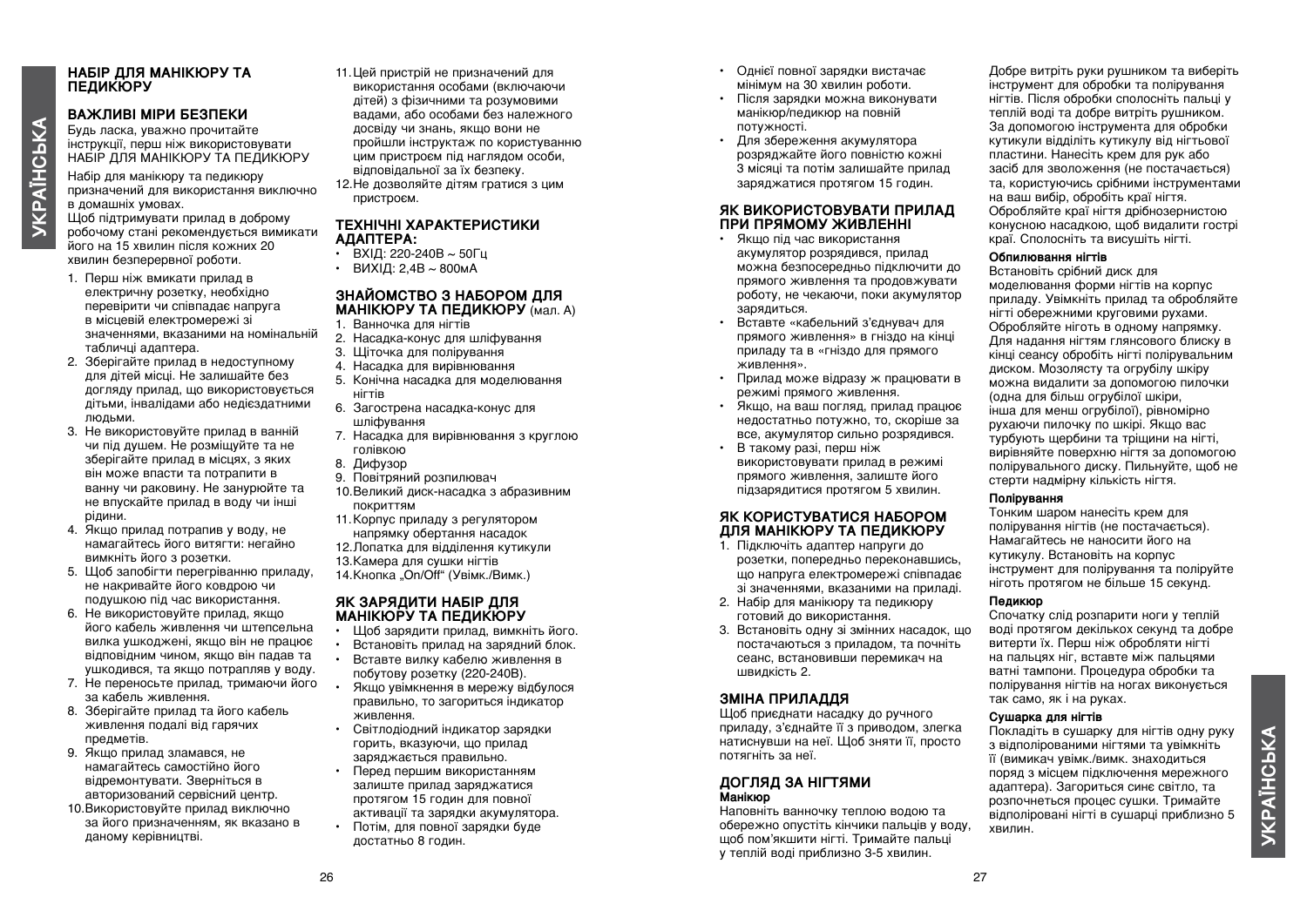# *YKPAÏHCbKA* **УКРАЇНСЬКА**

- даного НАБОРУ ДЛЯ МАНІКЮРУ ТА ПЕДИКЮРУ. Якщо адаптер пошкодиться, його потрібно замінити оригінальним адаптером від
	- виробника. 2. Слідкуйте, щоб прилад не падав, бо це може призвести до ушкодження внутрішніх частин.

1. Мережний адаптер, що постачається, розроблений спеціально для

**ЧИЩЕННЯ ТА ДОГЛЯД**

- 3. Перш ніж чистити прилад завжди вимикайте його з розетки.
- 4. Не використовуйте рідкі чи абразивні миючі засоби для чищення корпусу приладу та футляра. Протріть ці частини вологою серветкою.
- 5. Насадки можна час від часу протирати спиртом (від 70 до 90).

#### **УТИЛІЗАЦІЯ КАДМІЄВО - НІКЕЛЕВОГО АКУМУЛЯТОРА**

В цілях охорони навколишнього середовища кадмієво - нікелевий акумулятор підлягає знищенню в спеціалізованих точках збору відпрацьованих приладів. Не викидайте відпрацьований прилад для манікюру/ педикюру разом з побутовим сміттям.

- Для належного знищення повністю розрядіть акумулятор.
- За допомогою звичайної загостреної викрутки викрутіть пластиковий загвинчений штепсель, що знаходиться знизу корпусу. Викрутіть гвинти.
- За допомогою загостреного металевого предмету зніміть верхню частину приладу.
- Покладіть розібраний корпус на стіл, щоб відкрити його.
- Розріжте всі запайки та витягніть акумулятор.
- Віднесіть кадмієво нікелевий акумулятор в авторизований комунальний центр збору відходів або поверніть найближчому дилеру.

#### **ТЕРМІН ПРИДАТНОСТІ: НЕ ОБМЕЖЕНИЙ.**

#### **Безпечна утилізація**

Ви можете допомогти захистити довкілля! Дотримуйтесь місцевих правил утилізації: віднесіть непрацююче електричне обладнання у відповідний центр із його утилізації.

#### **ENSEMBLE MANUCURE/PEDICURE**

#### **CONSIGNES DE SECURITÉ IMPORTANTES**

Lisez attentivement toutes les instructions avant utilisation de l'ensemble MANUCURE/ **PEDICURE** 

L'ensemble Manucure et Pédicure est destiné à un usage domestique seulement. Pour conserver l'appareil dans un bon état de fonctionnement, il est recommandé de laisser l'appareil reposer pendant 15 minutes après chaque 20 minutes d'utilisation continue.

- 1. Avant de brancher l'appareil, il faut s'assurer que la tension secteur utilisée corresponde à la tension de l'appareil indiquée sur la plaque signalétique de l'adaptateur.
- 2. Garder l'appareil hors de portée des enfants. Une plus grande vigilance est nécessaire lorsque l'appareil est utilisé à côté des enfants ou des personnes invalides ou handicapées.
- 3. Ne pas utiliser sous la douche ou dans une baignoire. Eviter de poser ou de ranger l'appareil près d'une baignoire ou d'un évier dans lequel il pourrait tomber. Ne pas immerger ou faire tomber dans l'eau ou dans n'importe quel autre liquide.
- 4. Ne pas essayer de rattraper l'appareil s'il tombe dans l'eau. Débranchez-le immédiatement.
- 5. Ne pas utiliser sous une couverture ou un oreiller pour éviter toute surchauffe.
- 6. Ne jamais utiliser l'appareil si le cordon ou la fiche est endommagé, s'il ne fonctionne pas correctement, s'il a subi une chute ou endommagé ou s'il est tombé dans l'eau
- 7. Ne pas utiliser le cordon d'alimentation comme une poignée pour transporter l'appareil.
- 8. Eviter que l'appareil et le cordon ne soient en contact avec des surfaces chaudes.
- 9. Si l'appareil ne fonctionne pas correctement, ne pas essayer de la réparer par soi-même. Contacter un centre de réparation autorisé.
- 10. N'utiliser l'appareil que pour l'usage prévu dans ce livret.
- 11. Cet appareil n'est pas destiné aux personnes (enfants inclus) ayant des capacités physiques, sensorielles ou mentales réduites ou un manque d'expérience et de connaissance du produit, à moins qu'elles ne soient mises sous la garde d'une personne pouvant les surveiller.

12.Les enfants doivent être surveillés afin de s'assurer qu'ils ne jouent pas avec cet appareil.

#### **SPECIFICATIONS DE L'ADAPTATEUR :**

- $\cdot$  ENTRÉE : 220-240V  $\sim$  50Hz
- SORTIE :  $2.4V \sim 800 \text{mA}$

#### **PRESENTATION DU SET MANICURE ET PEDICURE** (ill. A)

- 1. Bain d'ongles
- 2. Cône à abraser
- 3. Brosse à polir
- 4. Lisseuse
- 5. Lime métallique conique
- 6. Cône à abraser pointu
- 7. Lisseuse à tête ronde
- 8. Diffuseur
- 9. Buse d'air
- 10.Disque à abraser de façon grossière
- 11. Appareil à main avec interrupteur et bouton d'orientation et rotation
- 12. Repoussoir
- 13.Sèche-ongles
- 14. Interrupteur marche/arrêt

#### **COMMENT RECHARGER L'ENSEMBLE MANUCURE/PEDICURE**

- Mettre l'appareil sur la position "off" (arrêt) avant de le recharger.
- Mettre l'appareil dans l'unité de charge.
- Brancher la fiche du cordon d'alimentation dans une prise secteur (220-240V).
- Le témoin d'alimentation s'allume indiquant que l'alimentation est branchée correctement.
- Le témoin de charge reste allumé indiquant que se déroule correctement.
- Avant la première mise en service, l'appareil doit être chargé pendant 15 heures pour garantir l'activation et une charge complète de la batterie.
- Après la première charge, le temps de recharge conseillé est de 8 heures.
- Le temps de fonctionnement pour une charge complète est de 30 minutes.
- A partir de cet instant l'ensemble Manucure et Pédicure est prêt à l'emploi.
- Pour préserver la batterie, il est conseillé de la décharger complètement chaque 3 mois puis de la recharger pendant 15 heures.

#### **UTILISER L'APPAREIL AVEC BATTERIE A PLAT**

• L'appareil peut être utilisé alors que la batterie est à plat, on n'a pas besoin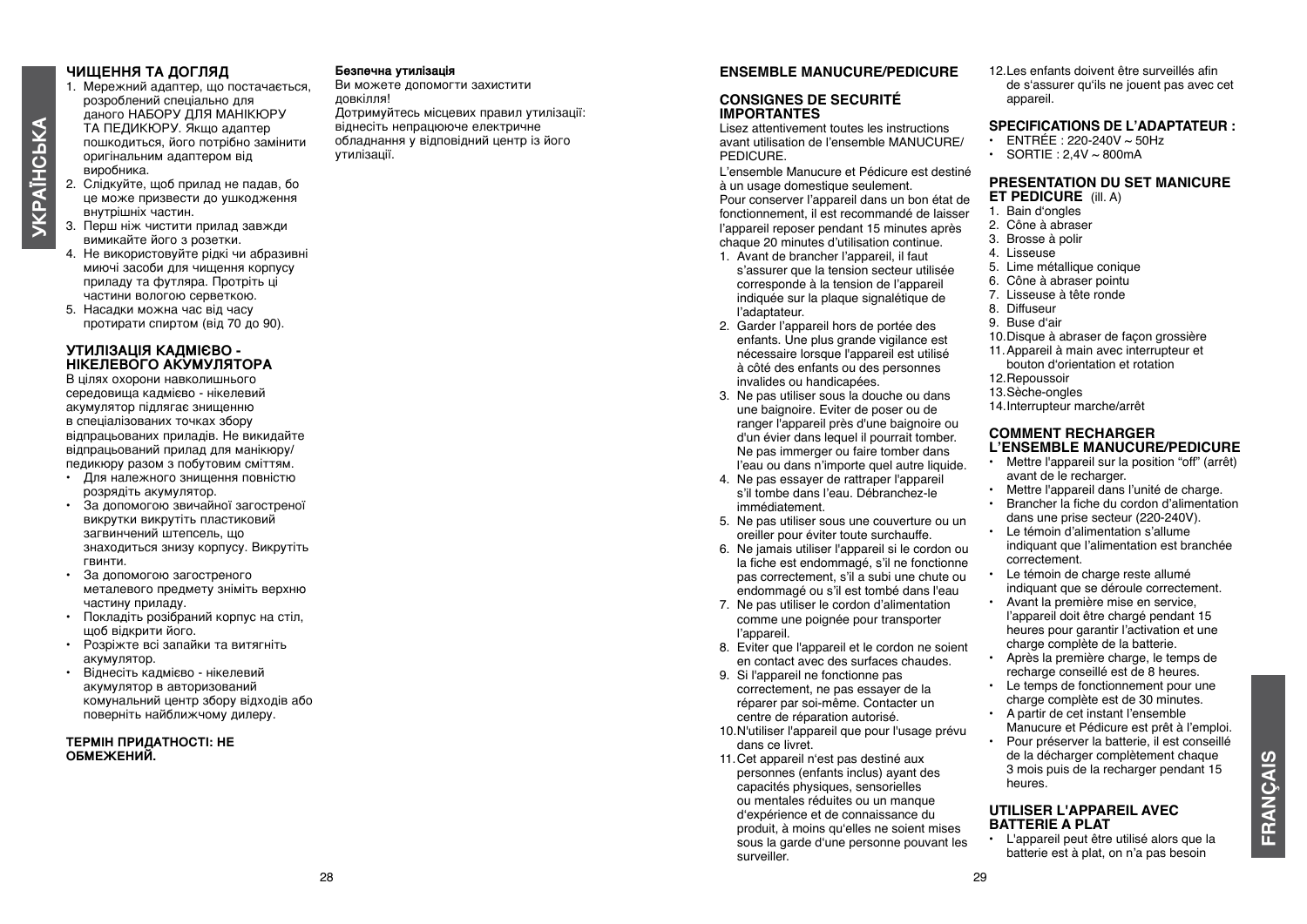d'attendre la recharge de la batterie pour continuer à l'utiliser.

- Il suffit de brancher le connecteur du cordon "Direct-drive" au jack au dos de l'appareil et au jack du "Direct-drive".
- A partir de cet instant l'appareil est prêt à l'emploi en mode direct-drive.
- Si l'appareil ne fournit pas assez de puissance, c'est dû à la batterie qui est à plat.
- La batterie doit être rechargée pendant 5 minutes avant d'utiliser le mode directdrive.

#### **C OMMENT UTILISER L'ENSEMBLE MANUCURE/PEDICURE**

- 1. Brancher l'adaptateur au secteur après avoir vérifié que la tension secteur corresponde à la tension indiquée sur la plaque signalétique de l'appareil. L'ensemble Manucure et Pédicure est prêt à l'emploi.
- 2. Choisir un accessoire amovible et commencer les soins en activant le commutateur 2-vitesses.

#### **REMPLACEMENT D'ACCESS OIRE**

Pour fixer un accessoire à la manche, il suffit de le pousser légèrement et directement dans l'engrenage. Pour le retirer il suffit de tirer dessus et le sortir.

#### **TRAITEMENT DES ONGLES Manucure**

Remplissez le bain pour ongles d'eau chaude et placez vos ongles dans l'eau pour les ramollir. Laissez vos ongles trempés dans l'eau chaude pendant au moins 3 à 5 minutes. Après avoir tapoté vos mains séchez-les avec une serviette, sélectionnez un accessoire et commencer à limer et à polir. Une fois vous aurez terminé, rincez vos doigts dans l'eau tiède et séchez-les avec une serviette. Utilisez le repoussoir pour repousser les cuticules et embellir le lit des ongles. Appliquez une crème pour les mains ou une crème hydratante et utilisez l'accessoire épais ou mince en argent pour nettoyer et embellir les ongles. Utilisez le cône à grains fins pour en polir les bords tranchants. Rincez et séchez vos ongles.

#### **Limage**

Placez le disque à limer en argent dans votre appareil à main. Allumez l'appareil et limez vos ongles en effectuant des petits mouvements circulaires. Prenez soin de

limer les ongles dans le même sens. À la fin lissez vos ongles au moyen du disque à polir pour leur assurer un polissage doux et brillant. Vous pouvez éliminer la peau dure et cornée de vos mains en vous servant de la lime cornée (une pour la peau dure et l'autre pour la peau dure écaillée), en la déplaçant lentement et uniformément sur la partie cornée. Si vous avez un problème avec les sillons et fissures des ongles, vous pouvez ramollir les ongles avec le disque de polissage.

#### **Polissage**

Couvrez les surfaces des ongles avec suffisamment de crème (non fournie). Insérez l'outil de polissage dans l'appareil et polissez les ongles pendant 15 secondes maximum. **Pédicure**

Trempez d'abord vos pieds dans de l'eau chaude pendant quelques minutes et séchezle à fond. Avant de limer les ongles de pied, il est préférable de séparer les doigts du pied à l'aide de tampon en coton ou en laine. La procédure de limage et de polissage des ongles des pieds est la même que celle pour des ongles des mains.

#### **Sèche-ongles**

Placez vos ongles polis, une main à la fois, dans le sèche-ongles et allumez-le (Interrupteur marche/arrêt se trouve à côté de la sortie de l'adaptateur secteur). Le voyant bleu s'allume et vos ongles commencent à sécher. Laissez vos ongles polis dans le séchoir pendant près de 5 minutes.

#### **NETT OYAGE ET ENTRETIEN**

- 1. L'adaptateur secteur fourni est MAUNCURE/PEDICURE. S'il est endommagé, il doit être remplacé par un adaptateur d'origine.
- 2. Éviter de faire tomber l'appareil pour éviter l'endommagement des composants internes.
- 3. Débrancher toujours l'adaptateur avant le nettoyage de l'appareil.
- 4. Ne jamais utiliser de détergents ou abrasifs pour nettoyer le boîtier de l'appareil. Essuyer simplement à l'aide d'un chiffon humide.
- 5. Les accessoires peuvent être nettoyés à l'alcool (70 à 90) de temps en temps.

#### **MISE AU REBUT DE LA BATTERIE NI-CD**

Pour contribuer à la protection de l'environnement, toute batterie remplacée doit être mise au rebut dans un centre de collecte approprié. Ne pas jeter cet appareil manucure/pédicure avec les déchets ménagers ordinaires.

- Il faut décharger complètement l'appareil avant mise au rebut.
- Utiliser un tournevis normal pour enlever la vis d'attache en plastique située à l'arrière du boîtier. Dévisser et enlever la vis.
- Utiliser un stylo métallique pointu pour retirer l'anneau entourant la tête de l'appareil.
- Forcer le boîtier contre une table pour l'ouvrir.
- Couper tous les fils soudés à la batterie.
- Mettre au rebut la batterie Ni-Cd dans un centre de collecte local ou la retourner au plus proche revendeur.

#### **Mise au rebut dans le respect de l'environnement**

Vous pouvez contribuer à protéger l'environnement ! Il faut respecter les règlementations locales. La mise en rebut de votre appareil électrique usagé doit se faire dans un centre approprié de traitement des déchets.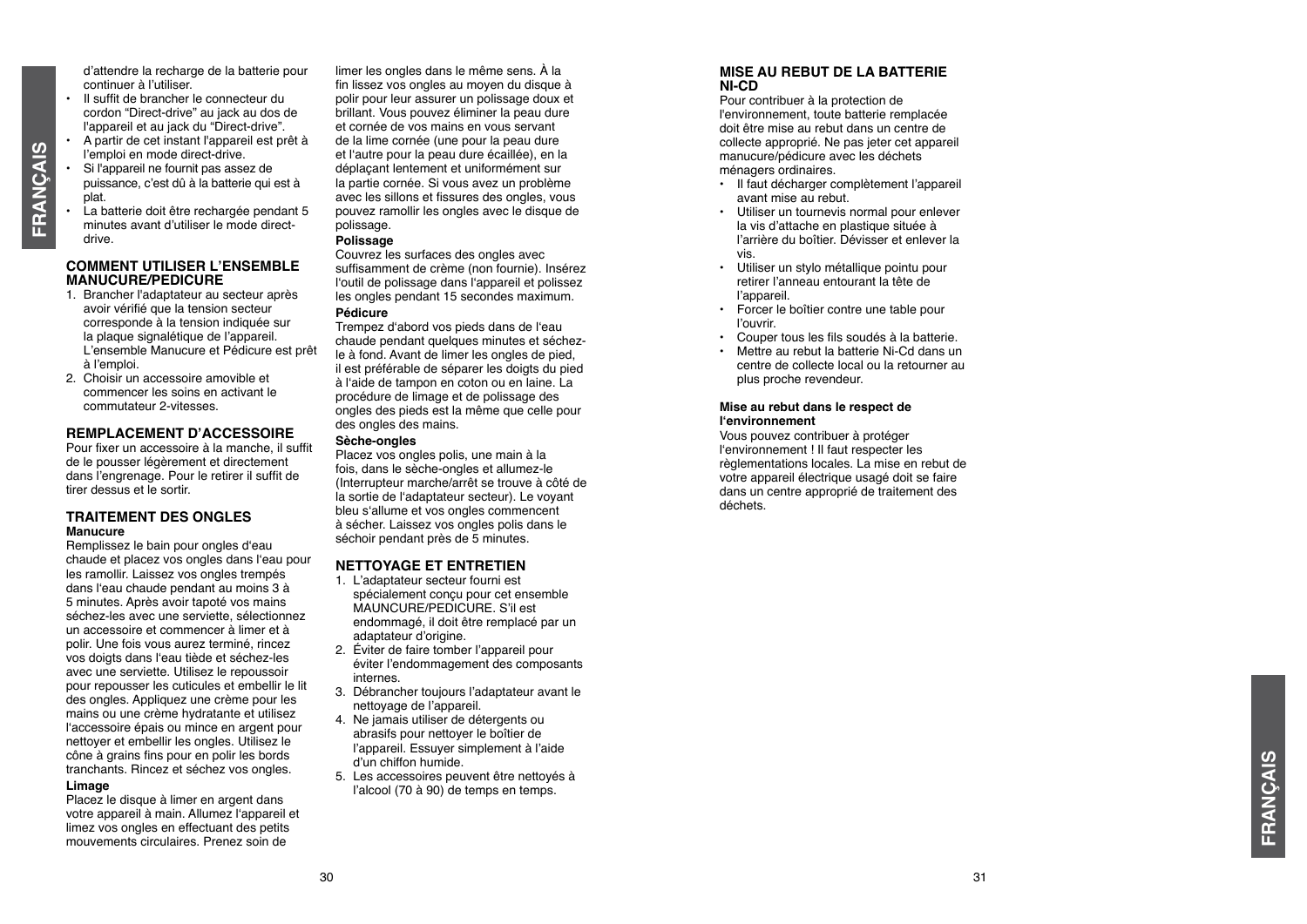#### **MANUAL DE INSTRUCCIONES DEL SET DE MANICURA Y DE PEDICURA**

#### **INSTRUCCIONES IMPORTANTES DE SEGURIDAD**

Lea atentamente antes de usar su SET DE MANICURA Y DE PEDICURA.

Su Set de Manicura y de Pedicura está diseñado exclusivamente para uso doméstico. Para mantener la unidad en buen

funcionamiento, se recomienda apagar el electrodoméstico por 15 minutos después de cada tratamiento ininterrumpido de 20 minutos.

- 1. Antes de conectar la unidad a la salida eléctrica, asegúrese de que la tensión en la placa de especificaciones del adaptador coincida con la tensión local.
- 2. Mantenga el electrodoméstico fuera del alcance de los niños. Es necesario supervisar de cerca a los niños y a las personas inválidas o discapacitadas cuando se use el electrodoméstico.
- 3. No utilice la unidad cuando esté tomando un baño o una ducha. No coloque ni almacene la unidad donde puede caerse o meterse en una bañera o en un fregadero. No sumerja la unidad ni la deje caer al agua o a cualquier otro líquido.
- 4. No intente tomar el electrodoméstico si se cae al agua, desconéctelo inmediatamente.
- 5. No lo utilice bajo una frazada o almohada para evitar el sobrecalentamiento.
- 6. Nunca lo opere si tiene un cable o conector dañado, si no está funcionando correctamente, si se ha caído o dañado, o si se ha caído al agua.
- 7. No transporte el electrodoméstico por su cable de alimentación ni utilice el cable como una manija.
- 8. Mantenga el electrodoméstico y el cable lejos de superficies calientes.
- 9. Si la unidad no funciona correctamente, no intente reparar el electrodoméstico usted mismo. Póngase en contacto con un centro de servicio autorizado para su reparación.
- 10.Sólo utilice este electrodoméstico para su uso previsto, como se describe en este manual.
- 11.Este electrodoméstico no fue hecho para ser usado por personas (lo que incluye a niños) que tengan capacidades

físicas, sensoriales o mentales reducidas, o que carezcan de experiencia o de conocimientos, a menos que una persona responsable de su seguridad les proporcione supervisión o instrucciones acerca de su uso.

12. Los niños deben estar supervisados para asegurar que no jueguen con el electrodoméstico.

#### **ESPECIFICACIONES DEL ADAPTADOR:**

- ENTRADA:  $220-240V \sim 50Hz$
- SALIDA:  $2.4V \sim 800$  mA

#### **descripción de las piezas**

(Figura A)

- 1. Baño de uñas
- 2. Molienda Cono
- 3. Pulido cepillo
- 4. Molienda suave
- 5. Cónica lima de uñas
- 6. Cono molienda señalado
- 7. Redonda encabezada molienda suave
- 8. Difusor
- 9. Boquilla de aire
- 10. Gran disco de amolar, Grueso
- 11. Dispositivo de Mano con interruptor de velocidad y sentido de giro 12.Cutículas
- 13. Secador del clavo
- 14.Botón ON/OFF

#### **CÓMO RECARGAR EL SET DE MANICURA/PEDICURA**

- Para recargarlo, ponga la unidad en posición de apagado (off).
- Coloque la unidad en el compartimento de carga.
- Enchufe el conector del cable de alimentación en la toma de alimentación doméstica (220-240V).
- El indicador de alimentación se iluminará para indicar que el suministro de energía está correctamente conectado.
- El indicador Led de carga se encenderá para mostrar la carga apropiada.
- Para el primer uso, recargue la unidad por 15 horas para asegurarse de que la batería esté completamente activada y recargada.
- Para la siguiente carga, 7 horas son suficientes para una recarga completa.
- Para cada recarga completa, el tiempo de
- El set de manicura/pedicura ya está listo para usar con alimentación completa.
- Para conservar la batería, descárguela por completo cada 3 meses y luego recárguela por 15 horas.

#### **CÓMO ACCIONAR DIRECTAMENTE LA UNIDAD**

- Esta unidad puede accionarse directamente si la batería está vacía cuando se utiliza. Por lo tanto, no necesita esperar a la recarga para un uso continuo.
- Conecte el "Conector del cable de accionamiento directo" a la ficha en el extremo de la unidad y a la "Ficha para accionamiento directo".
- Usted ya puede utilizar la unidad en modo de accionamiento directo.
- Si siente que la unidad no tiene la suficiente potencia, esto se debe a que la batería recargable está demasiado vacía.
- Necesita recargar la unidad durante 5 minutos antes de proceder al accionamiento directo.

#### **CÓMO USAR EL SET DE MANICURA/ PEDICURA**

- 1. Conecte el adaptador en la salida de corriente, verificando primero que la tensión en la placa de especificaciones coincida con la salida de corriente a usar.
- 2. Su set de manicura y de pedicura ya está listo para usar.
- 3. Elija uno de los accesorios intercambiables con el producto y comience su tratamiento accionando el interruptor de 2 velocidades.

#### **INTERCAMBIO DE ACCESORIOS**

Para conectar el accesorio a la unidad de mano, fíjelos directamente en el engranaje con sólo una leve presión. Para quitarlos, sólo tire de ellos desde el engranaje.

#### **TRATAMIENTO DE UÑAS Manicura**

Llene el spa para uñas con agua tibia y coloque suavemente las uñas de las manos en ella, lo que permitirá que ellas se ablanden. Matanga los dedos en el agua tibia durante un tiempo total de al menos 3 a 5 minutos. Después de secarse las manos con un paño para la cara, seleccione el accesorio y comience con el limado y con el pulido. Una vez que ha terminado, enjuáguese los dedos Para la siguiente carga, 7 horas son **a como est de 30 minutos.** Después de secarse las manos con el en el secador durante aproximadamente 5<br>suficientes para una recarga completa, el tiempo de el en el en el secono el sufi

en agua tibia y séquelos otra vez utilizando el paño para la cara. Usando el accesorio para cutículas, empuje las cutículas hacia atrás y emprolije el área de la base de las uñas. Aplique crema para manos o hidratante (no incluida) y utilice las herramientas de plata gruesas y/o finas para limpiar y para emprolijar los bordes de la uña. Pase el cono de grano fino alrededor del borde de las uñas para alisar cualquier borde filoso. Enjuague y seque sus uñas.

#### **Limado**

Coloque el disco de limado de plata en su dispositivo de mano. Encienda la unidad y límese las uñas utilizando movimientos circulares pequeños. Asegúrese de limar la uña en una dirección. Para terminar, pula la uña con el disco de pulido, asegurando un acabado brilloso y liso. Puede quitar las áreas callosas y otras de piel dura con la lima para callos (una para piel dura y otra para piel menos dura), moviéndola lentamente de manera uniforme sobre el área callosa. Si tiene un problema con surcos y con grietas en la uña, puede hacer la superficie de la uña más lisa con el disco de pulido. Tenga cuidado de no limar demasiado la superficie de la uña.

#### **Pulido**

Aplique suficiente crema de pulir uñas para cubrir la uña con una capa delgada (no incluida). Intente que ésta no toque las cutículas. Inserte la herramienta de pulido en el aparato y pula la uña durante un máximo de 15 segundos.

#### **Pedicura**

Primero humedezca los pies en agua tibia durante unos minutos y séquelos con cuidado. Antes de limar las uñas de los pies, es mejor separar los dedos con un rollo de algodón. El limado y el pulido es igual para las uñas de los dedos de los pies como para las de las manos.

#### **Secador de uñas**

Coloque las uñas pintadas, de a una mano a la vez, en el "secador de uñas" y enciéndalo (el interruptor de encendido/apagado está junto a la salida del adaptador de CA). La luz azul aparecerá y sus uñas comenzarán a secarse. Mantenga sus uñas pintadas en el secador durante aproximadamente 5 minutos.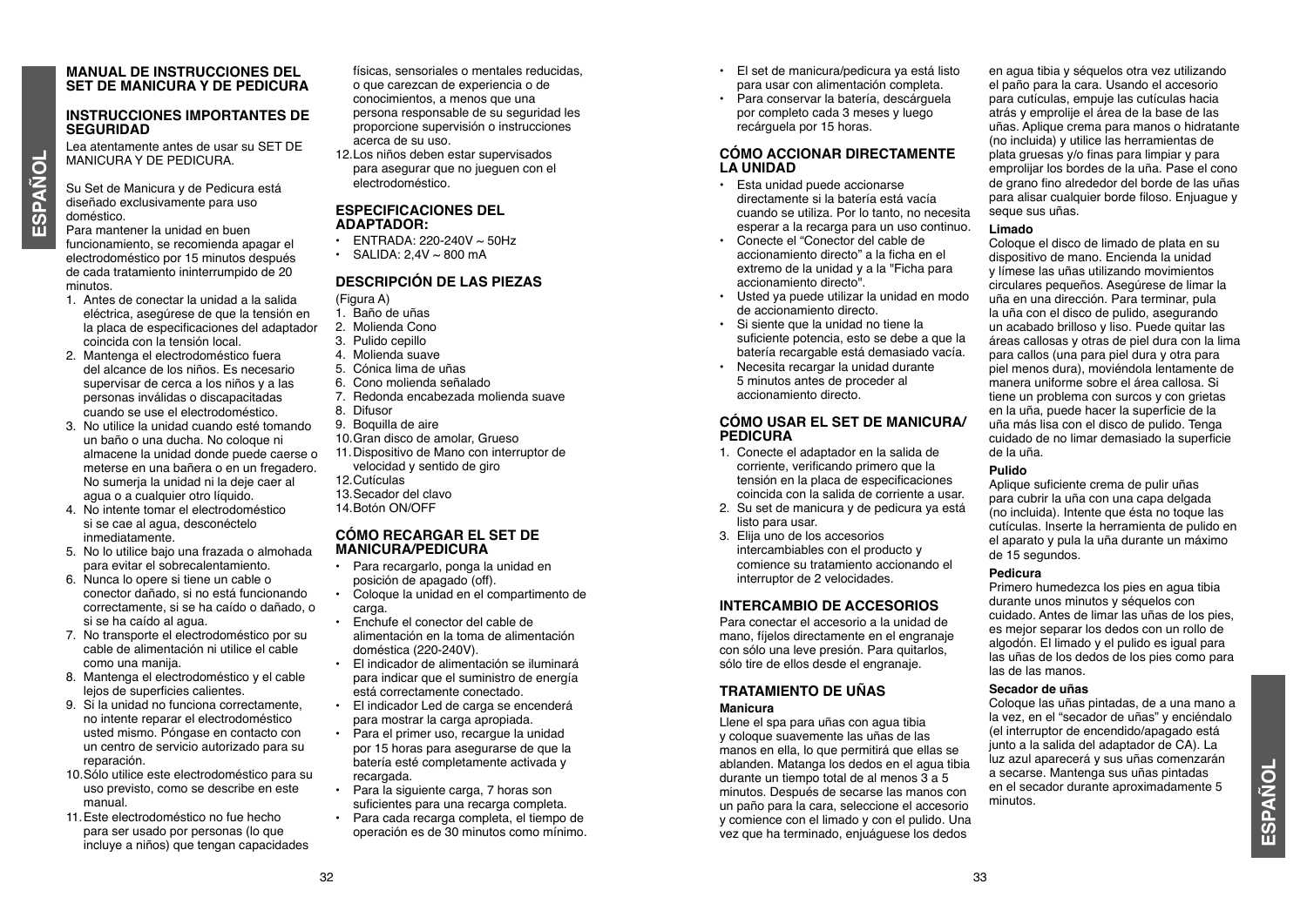## **MANTENIMIENT O Y LIMPIEZA**

1. El adaptador de alimentación proporcionado está especialmente diseñado para su SET DE MA Y DE PEDICURA. Si está dañado, debe cambiarse por un adaptador original. 2. Evite dejar caer la unidad a fin de prevenir

- que se dañen las piezas internas. 3. Siempre desconecte el adaptador antes
- de limpiar la unidad. 4. Nunca utilice líquidos ni limpiadores abrasivos para limpiar el alojamiento de la unidad y la carcasa. Sólo limpie con un trapo húmedo.
- 5. Los accesorios pueden limpiarse ocasionalmente con alcohol (70 a 90).

#### **DESECH O DE LA BATERÍA NI-CD**

Para protección ambiental, necesita desechar las baterías Ni-Cd en el sitio de recolección designado. No arroje simplemente la unidad de manicura/pedicura en el cubo de basura.

- Para desechar correctamente, descargue la unidad por completo.
- Utilice un destornillador normal con punta para quitar el tornillo plástico conectado al extremo del gabinete inferior. Desatornille el tornillo.
- Utilice un bolígrafo con punta de metal para quitar el anillo del cabezal de la unidad.
- Rompa el gabinete sobre la mesa para abrir el alojamiento.
- Corte todas las soldaduras y quite las baterías.
- Arroje las baterías Ni-Cd en el sitio de recolección designado por el gobierno o llévelas a su distribuidor más cercano.

#### **Eliminación cumpliendo con el medio ambiente**

¡Puede ayudar a proteger el medio ambiente! Por favor, recuerde respetar la normativa local: entregue los equipos eléctricos que no funcionen en un centro de reciclaje adecuado.

#### **МАНИКЮР/ПЕДИКЮР ЖИЫНТЫҒЫ**

#### **ҚАУІПСІ ЗДІК ЖӨНІНДЕГІ МАҢЫ ЗДЫ НҰСҚАУЛАР**

МАНИКЮР/ПЕДИКЮР ЖИЫН ТЫҒЫН қолданар алдында мұқият оқуды өтінеміз<br>Біздің маникюр/педикюр жинағымыз тек

үй жағдайында қолдануға арналған. Аспап мінсіз жұмыс істеуі үшін, әрбір 20 мин. үзіліссіз жұмыстан кейін 15 минут сөндіріп қойыңыз.

- 1. Аспапты қосу алдында фирмалық кесте адаптеріндегі кернеудің жергілікті кернеуге сәйкестігін тексеріңіз.
- 2. Аспапты балалардың қолы жетпейтін жерде сақтаңыз. Құралды балалар мен мүгедек адамдарға жақын жерде пайдалану кезінде ерекше зейінді болыңыз.
- 3. Аспапты суға түсу немесе душ қабылдау кезінде пайдалануға болмайды. Аспапты ванна ішіне немесе кір жуатын ыдысқа құлайтын жерге қоймаңыз. Құралды суға немесе басқа сұйықтыққа салуға болмайды.
- 4. Суға түсіп кеткен жағдайда аспапты ұстамаңыз: дереу штекерді суырып қойыңыз.
- 5. Аспап қызып кетпеуі үшін, оны көрпе жастық астында қолданбаңыз.
- 6. Кәбіл немесе штекер бүлінсе, дұрыс жұмыс істемесе, жерге немесе суға түсіп сынса аспапты мүмкіндігінше қолданбаған жөн.
- 7. Құралды ток өткізгіш кәбіл немесе ауыспалы тұтқа ретінде пайдаланбаңыз.
- 8. Аспап пен кәбілді ыстық жерге тиіп тұрудан қорғаңыз.
- 9. Аспапты өзіңіз жөндемеңіз. Ол үшін арнайы сервистік орталыққа хабарласыңыз.
- 10. Аспапты тек осы нұсқауларда көрсетілген тиісті қажеттілік бойынша қолданыңыз.

#### **АДАПТЕР ҚЫ ЗМЕТІ:**

- Т Ұ ТЫНЫЛАТЫН ҚУАТ: 220-240В ~ 50Гц
- ӨНДІРІЛЕТІН ҚУАТ: 2,4В ~ 800м А

# **ЗАРЯДКА МАНИКЮРНО/ ПЕДИКЮРНОГО НАБОРА МАНИКЮР/ПЕДИКЮР ЖИНАҒЫН ЗАРЯДТАУ**

- Зарядтау алдында ток айырғышты "off" (сөндіру) жағдайына қойыңыз.
- Аспапты зарядтау құрылғысына қойыңыз.
- Штекерді үй розеткасына (220-240В) қосыңыз.
- Ток индикаторы жанады. Бұл желі штекерінің дұрыс қосылғанын көрсетеді.
- Зарядтау индикаторы ЖКИ қосылды және зарядтау процесінің
- дұрыстығын көрсетеді
- Бірінші рет қолданар алдында аспапты 15 сағ.бойы зарядтаңыз, аккумулятордың толық жұмысы мен зарядталғанын тексеру үшін.
- Келесі зарядтау үшін 7 сағ. жеткілікті
- Егер аккумулятор толық зарядталған болса, пайдалану уақыты 30 мин.
- 
- Енді маникюр/педикюр жинағы қолдануға дайын.
- Аккумуляторды қорғаңыз, 3 айда бір рет толық тоқтатып және сонын кейін 15 сағат көлемінде қайта зарядтаңыз.

# **ТІКЕЛЕЙ ЖЕТЕК ҚЫ ЗМЕТІ**

- Егер пайдалану кезінде аккумулятор тоқтағанда, ол қайта зарядталғанша құралдың тікелей жұмыс істеу мүмкіндігі бар.
- "Штекер кабеля для прямого привода" құралдағы орынға және "гнездо для прямого привода"қойыңыз
- Енді Сіз аспапты тікелей жетек режімінде қолдана аласыз.
- Егер құралдың тым әлсіз жұмыс істейтінін сезсеңіз, онда аккумулятор жеткілікті зарядталмаған.
- Аспапты тікелей жетек режімінде қолданар алдында, оны 5 минут көлемінде зарядтаған жөн.

#### **СІ ЗДІҢ ПЕДИКЮР- МАНИКЮР ЖИНАҒЫҢЫ ЗДЫ ҚОЛДАНУ**

- 1. Аспапты розеткаға қосу алдында, розетканың кернеуі құралдың кернеуіне сәйкестігін тексеріңіз.
- 2. Енді маникюр/педикюр жинағы қолдануға әзір.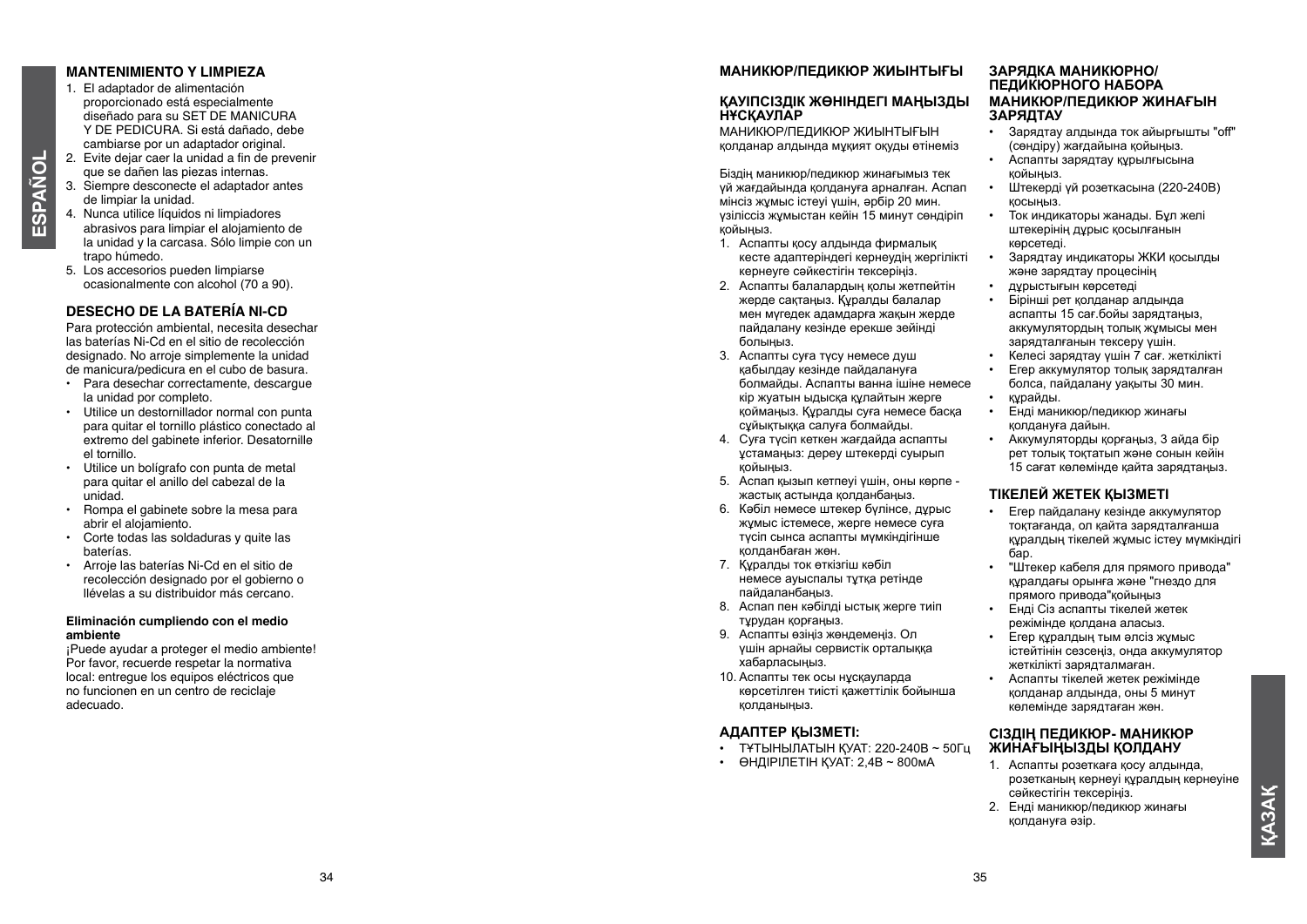3. Бір қондырғыны таңдап, 2-жылдамдықтағы қосқыш көмегімен ісіңізді бастаңыз.

#### **ҚОНДЫРҒЫНЫ АУЫСТЫРУ**

Қондырғыны құралға орнату үшін, оны сәл қысып редукторға орнатыңыз. Оны алу үшін редуктордан босатып алыңыз.

#### **ҚАЛАЙ ПАЙДАЛАНУ КЕРЕК**

**Қа зақ**

Маникюр жасау алдында қол мен аяқты әзірлеу үшін аспапқа орнатылған ваннаджакузиді пайдаланыңыз. Тырнақты күтуге арналған орталықты адаптерге қосып, оны желі қосқышына қосыңыз. Су құюға арналған контейнерге дартылй су құйыңыз және ванна-джакузидің түймесін басыңыз. Сіздің қолыңыз қолайлы орналасу үшін мөлдір қақпақты жабыңыз. Саусақтарды суда бірнеше минут ұстау керек. Сонымен сіз тырнақ пен теріні маникюр жасауға әзірлейсіз. Маникюр жасау үшін құралға ауыстырғыш қондырғы таңдап орнатыңыз. Айырғыштың көмегімен құралдың екі жағынан 2 жылдамдықтың бірін таңдау керек. Бұл құрылғыда оң және сол айналма жетек құралы бар. Тырнақтарға лак жағылған соң, оларды кептіргішпен кептіруді ұсынамыз. Кептіргіш түймесін басып, тырнақты желдеткіш құрылғыға ұстап кептіресіз.

#### **ТЕХНИКАЛЫҚ ҚЫЗМЕТ ЖӘНЕ ТАЗАРТУ**

- 1. Сіздің педикюр-маникюр жинағыңызға арналған ток адаптері. Сынған жағдайда оны түпнұсқа адаптермен ауыстыру қажет.
- 2. Аспаптың ішкі бөлшектері бүлінбес үшін, құлатпауға тырысыңыз.
- 3. Аспапты тазарту алдында, қосқыштан штекерді суырып қойыңыз.
- 4. Аспапты тазарту үшін ешқашан сұйықтар мен тазартқыш құралдарды пайдалануға болмайды. Оны дымқыл матамен сүртсе жеткілікті.
- 5. Қондырғы құралдарды мезгілмезгіл спирт қосылған тазартқыш құралдармен сүртуге болады.

#### **NI-CD АККУМУЛЯТОРЫН ЖОЮ**

Қоршаған ортаны қорғау үшін Ni-Cdаккумуляторын жойған жөн. Маникюр/ педикюр аспаптарын қоқыс қораптарына тастауға болмайды.

- Жою алдында құралды толық зарядтан шығару керек.
- Бұрағыштың көмегімен аспаптың төменгі жағындағы пластмасса бұранданы бұрау керек.
- Өткір металл өзектің көмегімен аспаптың жоғары жағынан шығыршықты шығарыңыз.
- Құралды үстел үстіне қойып, ашу керек.
- Дәнекерден бөліп, аккумуляторды алу керек.
- Ni-Cd-аккумуляторын билік органдары белгілеген жинақтау орнына өткізіңіз немесе таяу маңдағы арнайы дүкенге апарыңыз.

# **جهاز عناية باألظافر/األقدام**

#### **تعليمات هامة للسالمة**

يُرجى القراءة بعناية قبل استخدام جهاز العناية بالأظافر والأقدام

تم تصميم جهاز العناية بالأظافر والأقدام بشكل حصري للاستخدام في نطاق الأسرة فقط.

ل<br>للحفاظ على الوحدة بحالة تشغيل جيدة، يوصى بإيقاف تشغيل الجهاز لدة 15 دقيقة بعد كل عملية تشغيل متواصلة لدة 20 دقيقة.

- .1 قبل توصيل الوحدة مباخذ الكهرباء املوجود باحلائط، تأكد من مطابقة اجلهد الكهربي املوجود على لوحة تصنيف المهايئ مع الجهد الكِهربي المحلي.
- 2. احتفظ بالجهاز بعيدا عن متناول الأطفال. الإشراف عن كثب أمر ضروري عند استخدام الجهاز من قبل الأطفال أو أشخاص غير معاقني أو ذوي احتياجات خاصة.
- 3. الا تستخدم الوحدة عند الاغتسال أو الاستحمام. لا تقم بوضع أو تخزين الوحدة في مكان يمكن أن تسقط منه أو يمكن شدها في بانيو أو حوض. ال تقم بغمس الوحدة أو إسقاطها في املاء أو أي سوائل أخرى.
	- .4 ً ال حتاول الوصول للجههاز في حالة سقوطه في املاء: أفصله من الكهرباء فورا.
		- 5. الا تستخدم الجهاز تحت بطانيو أو وسادة لتجنب الحرارة المؤطة.
- 6. لا تستخدم الجهاز عن تلف الكابل أو القابس، وفي حالة عدم عمله بشكل سليم أو سقوطه أو تلفه أو سقوطه في الماء.
	- .7 ال حتمل اجلهاز من كابل الطاقة اخلاص به أو استخدام الكابل كمقبض.
		- 8. احتفظ بالجهاز والكابل بعيداً عن الأسطح الساخنة.
	- 9. في حالة تعطل الوحدة، لا تحاول إصلاح الجهاز بنفسك. اتصل بمركز خدمة معتمد للإصلاح.
		- .10 استخدم هذا اجلهاز لالستعمال املخصص له فقط في هذا الدليل.
- 11. هذا الجهاز ليس مخصصا للاستخدام من قِبَل أشخاص من ذوي القدرات الجسمانية أو الحسية أو العقلية المحدودة، بما في ذلك الأطفال، أو الأشخاص قليلي الخبرة والمرفة، ذلك مالم يتم توفير الإشراف أو التعليمات المتعلقة باستخدام هذه األجهزة وذلك بواسطة فرد مسئول عن سالمة هؤالء األشخاص.
	- .12 يجب مالحظة االطفال، وذلك لضمان عدم محاولتهم العبث باجلهاز.

#### **مواصفات املهايئ:**

- • اإلدخال: 220 إلى 240 فولت ~ 50 هرتز
	- • اخلرج: 2.4 فولت ~ 800 مللي أمبير

## **تعرف على مجموعة العناية باألظافر واألقدام** )شكل أ(

- .<br>9. فوهة الهواء .10 قرص صقل كبير، تخشني .11 جهاز يدوي مبفتاح للتحكم في السرعة واجتاه الدوران .12 مزيل اجللد الزائد .13 مجفف األظافر .14 زر التشغيل/إيقاف التشغيل .1 حمام األظافر .2 مخروط الصقل .3 فرشاة التلميع .4 أداة تنعيم الصقل .5 مبرد األظافر املخروطي .<br>6 - مخروط الصقل المس .7 أداة تنعيم الصقل ذات الرأس الدائرية
	- .8 ناشر

**اللغة العربية**

#### **كيفية إعادة شحن جهاز العناية باألظافر واألقدام**

- • إلعادة الشحن، أدر الوحدة لوضع اإليقاف "Off"
	- • ضع الوحدة في جتويف الشحن
- حس قابس كابل الطاقة في مزود الطاقة المطي (220 إلى 240 فولت)
- • سيضيء مؤشر الطاقة لإلشارة إلى توصيل مزود الطاقة بشكل سليم.
	- • سيضيء مؤشر LED اخلاص بالشحن لعرض الشحن الصحيح